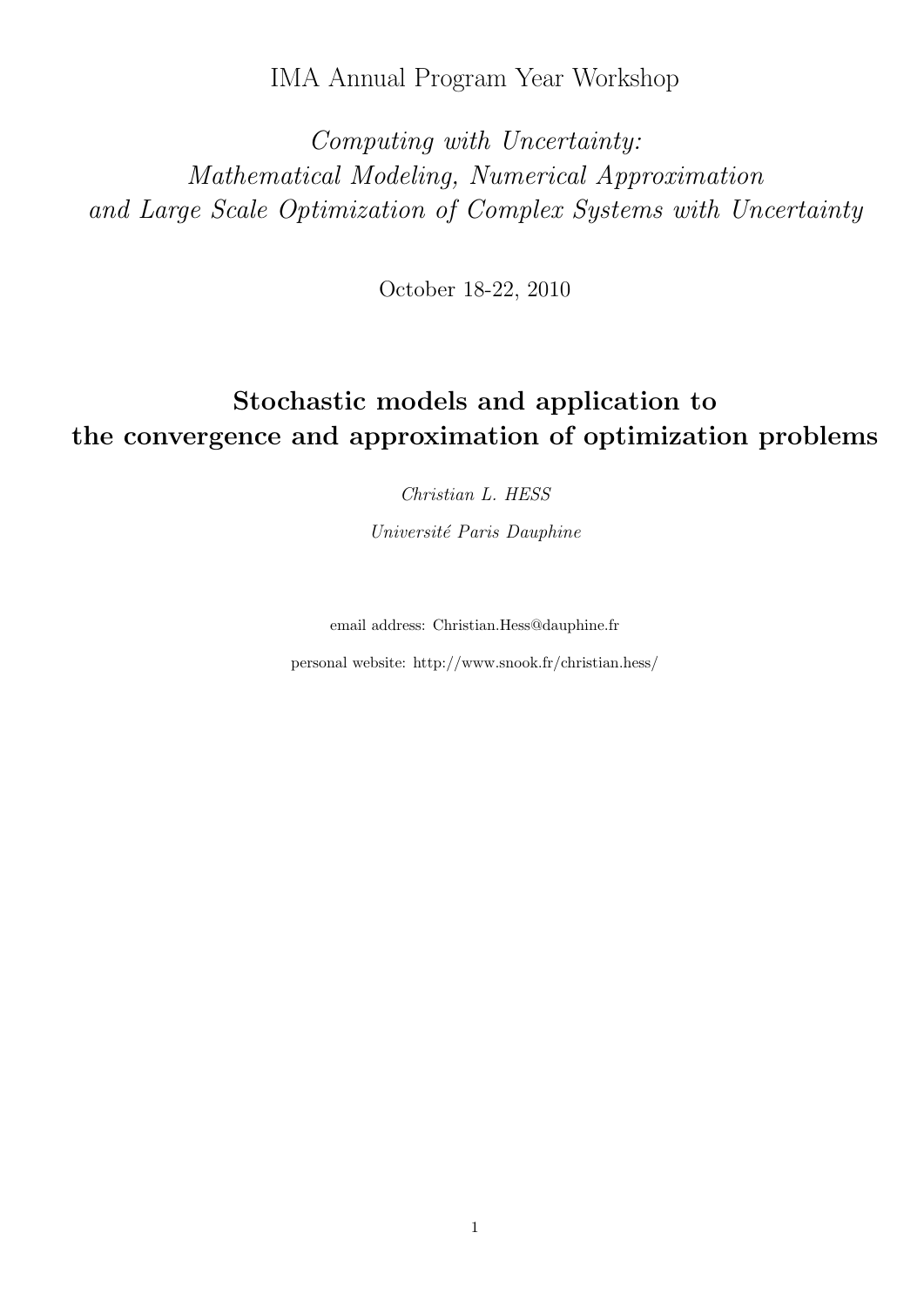# Stochastic models and application to the convergence and approximation of optimization problems

# Contents

| $\mathbf 1$    | Introduction                                                                                                                                                                                                                                             | 3                                                                   |
|----------------|----------------------------------------------------------------------------------------------------------------------------------------------------------------------------------------------------------------------------------------------------------|---------------------------------------------------------------------|
| $\bf{2}$       | Preliminaries<br>Addition and scalar multiplication of sets<br>2.1<br>The distance function and the support function $\dots \dots \dots$<br>2.2<br>2.3<br>2.4<br>2.5<br>Epigraphical convergence $\dots \dots \dots \dots \dots \dots \dots \dots \dots$ | $\overline{5}$<br>$\overline{5}$<br>6<br>$\overline{7}$<br>10<br>15 |
| 3              | Random sets and random functions<br>3.1<br>3.2<br>Set-valued integration $\ldots \ldots \ldots \ldots \ldots \ldots \ldots \ldots$<br>3.3<br>3.4                                                                                                         | 18<br>18<br>20<br>20<br>21                                          |
| $\overline{4}$ | A multivalued version of the strong law of large numbers                                                                                                                                                                                                 | 22                                                                  |
| $\bf{5}$       | Approximation of continuous epi-sum by discrete epi-sum<br>5.1<br>The approximation result $\dots \dots \dots \dots \dots \dots \dots \dots \dots$<br>5.2                                                                                                | 24<br>24<br>25                                                      |
| 6              | Approximation of the expectation functional by finite sums                                                                                                                                                                                               | 28                                                                  |
| $\overline{7}$ | Set-valued conditional expectation                                                                                                                                                                                                                       | 31                                                                  |
| 8              | Set-valued martingales                                                                                                                                                                                                                                   | 33                                                                  |
| 9              | Ergodic theorems for random sets                                                                                                                                                                                                                         | 35                                                                  |
|                | 10 Other topics and concluding remarks                                                                                                                                                                                                                   | 37                                                                  |
|                | 11 References                                                                                                                                                                                                                                            | 40                                                                  |

N.B. Only Sections 1 to 6 were presented during the oral presentation.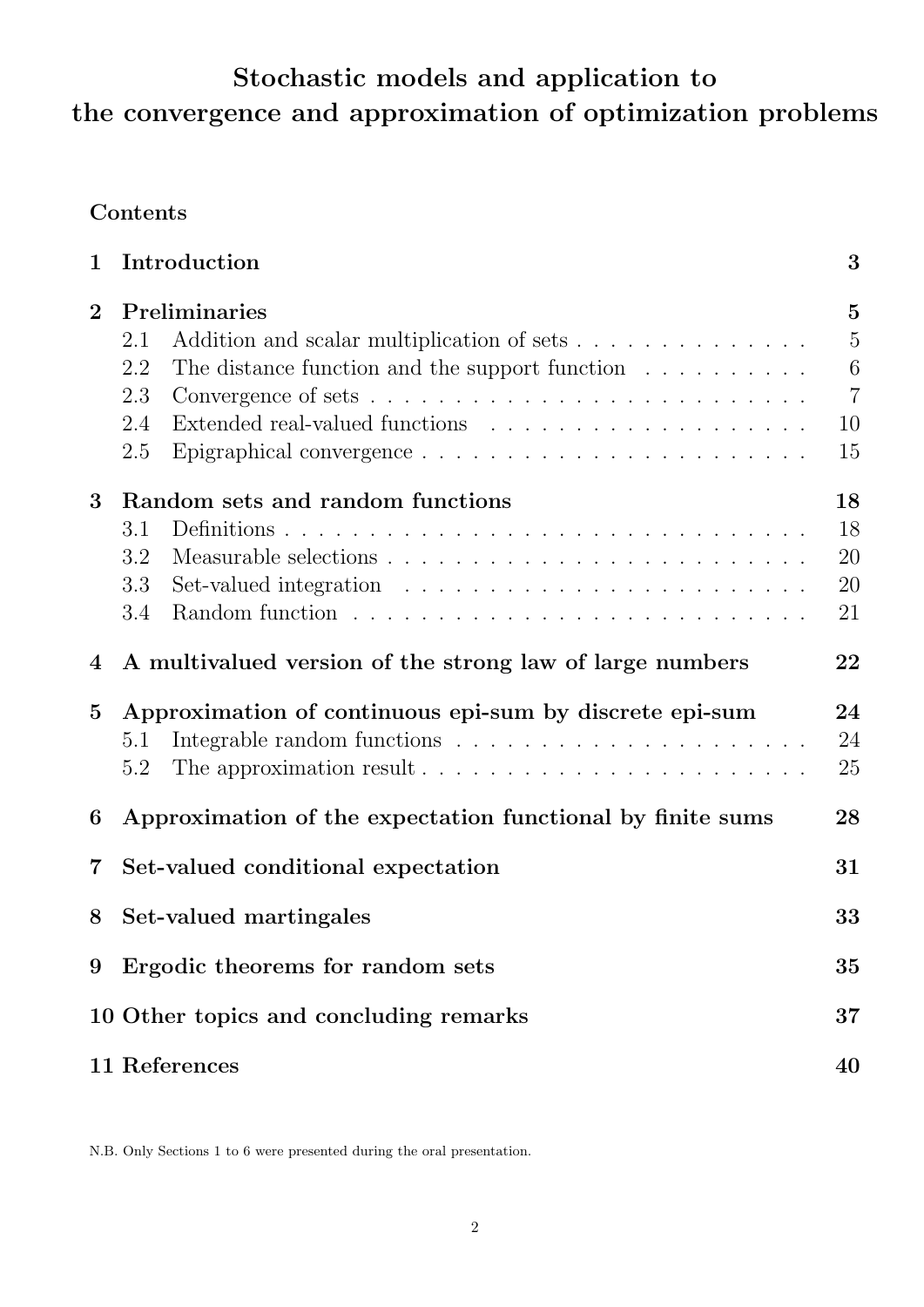# 1 Introduction

Given  $f: X \to \overline{\mathbf{R}}$  consider the optimization problem

$$
(\mathcal{P})\left\{\begin{array}{ll}\text{minimize} & f(x) \\ & x \in X \end{array}\right.
$$

Assume that  $\tilde{x}$  is a solution of  $(\mathcal{P})$ , i.e.  $\tilde{x}$  is a minimizer

$$
f(\tilde{x}) = \inf_{x \in X} f(x)
$$

### Approximation approach

Try to approximate problem  $(\mathcal{P})$  by a sequence of more tractable optimization problems.

For each  $n \geq 1$  consider the function  $f_n : X \to$  and the optimization problem

$$
(\mathcal{P}_n) \left\{ \begin{array}{ll} \text{minimize} & f_n(x) \\ & \\ x \in X \end{array} \right.
$$

Look for a notion of convergence (not too strong) such that

$$
f_n \to f
$$

implies

$$
\inf_{x \in X} f_n \to \inf_{x \in X} f
$$

and if  $x_n$  is a solution of  $(\mathcal{P}_n)$  for all  $n \geq 1$ 

 $x_n \rightarrow \tilde{x}$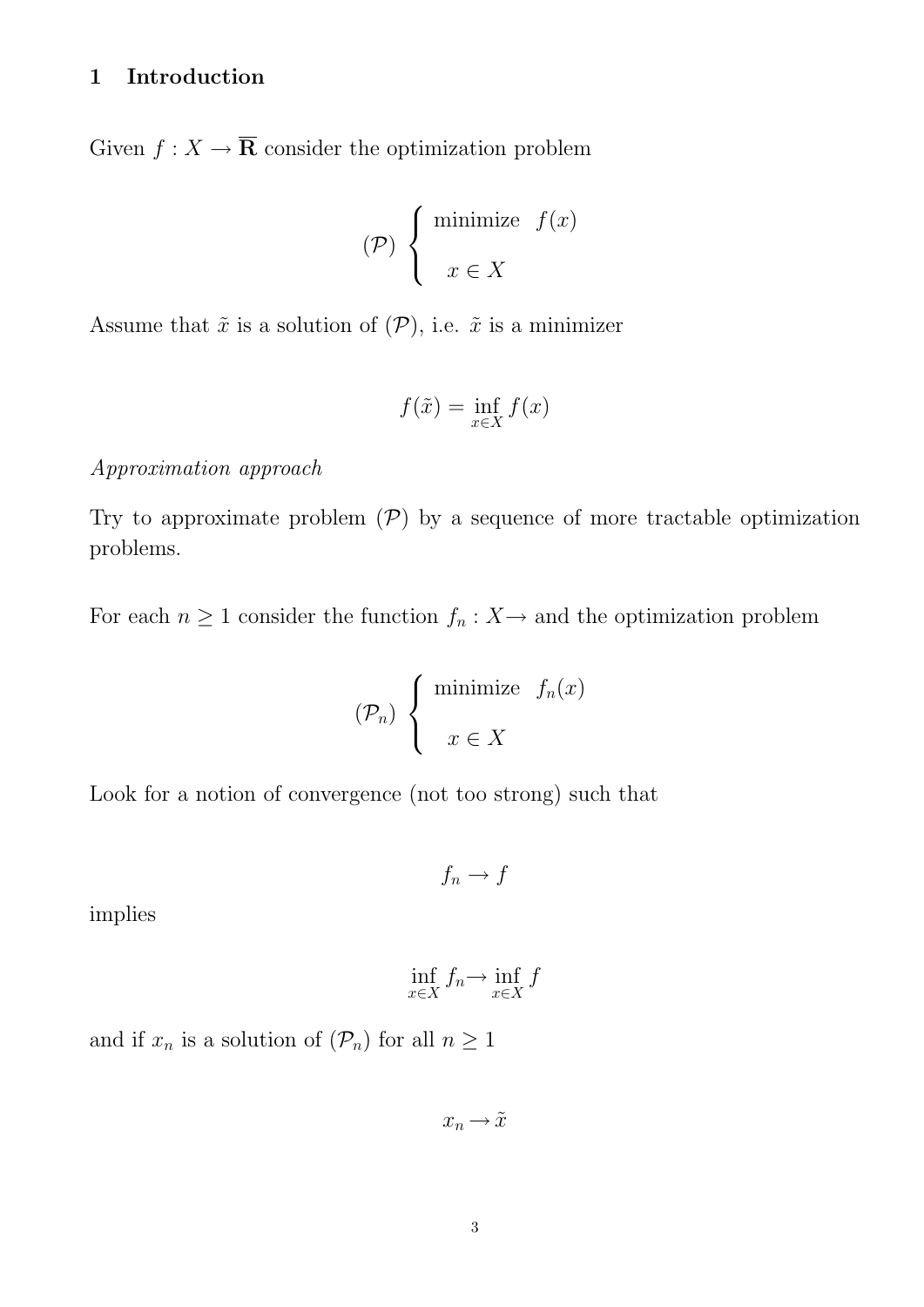# Remarks

- The space  $X$  is often assumed to be a normed linear space. It may be finite dimensional or infinite dimensional.

- The approximating problems  $(\mathcal{P}_n)$  may be deterministic or stochastic

In the stochastic case, functions  $f_n$  also depend on a random parameter  $\omega \in \Omega$ .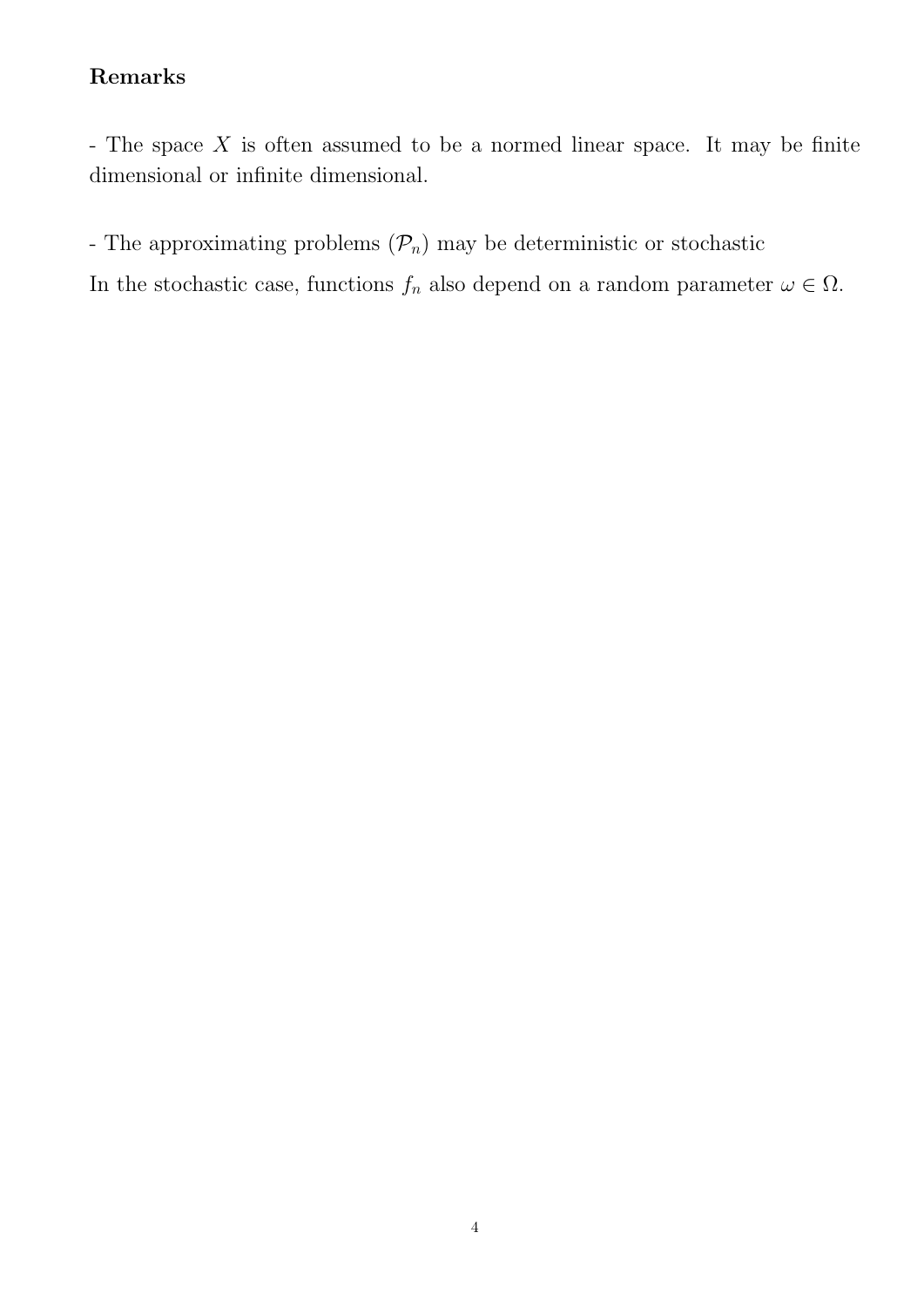# 2 Preliminaries

 $X = a$  finite dimensional Euclidean space, whose norm is denoted by ||.|| and scalar product by  $\langle \,\cdot\, , \cdot\, \rangle$ 

 $X^*$  = the dual space (identified with X)

Almost all results presented remain valid in a more general setting with suitable modifications.

 $2^X$  = the set of all subsets of X

Two subspaces of  $2^X$ 

 $\mathcal{C}(X)$  = the set of closed subsets of X

 $C_c(X)$  = the set of closed convex subsets of X

#### 2.1 Addition and scalar multiplication of sets

$$
C, C_1, C_2 \in 2^X \qquad \lambda \in \mathbf{R}
$$

The (Minkowski) sum of  $C_1$  and  $C_2$ 

$$
C_1 + C_2 = \{x_1 + x_2 : x_1 \in C_1, x_2 \in C_2\}
$$

The *scalar product* of  $\lambda$  by C

$$
\lambda C = \{\lambda x : x \in C\}
$$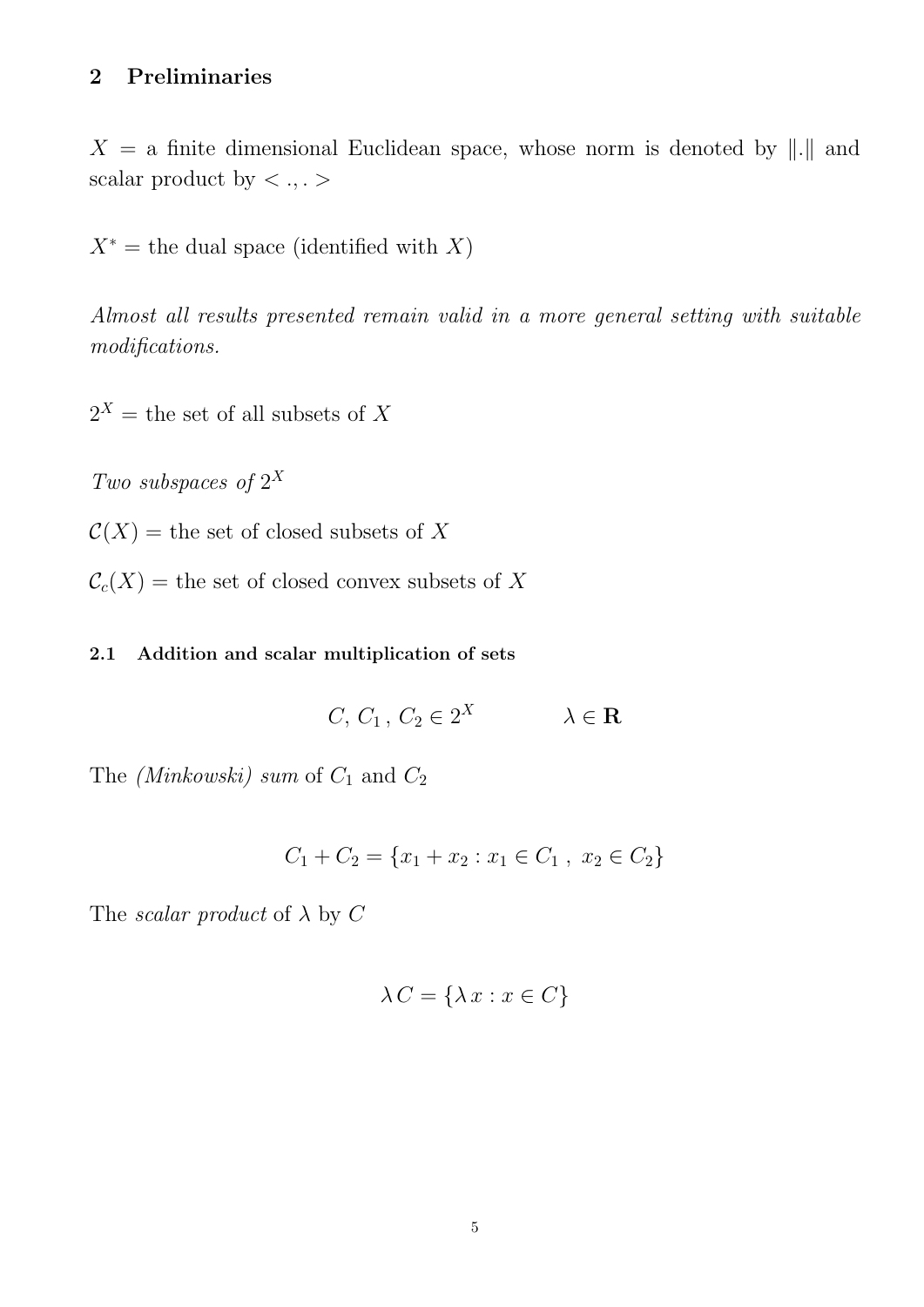#### 2.2 The distance function and the support function

# The distance function



### The support function



 $\boldsymbol{0}$ 

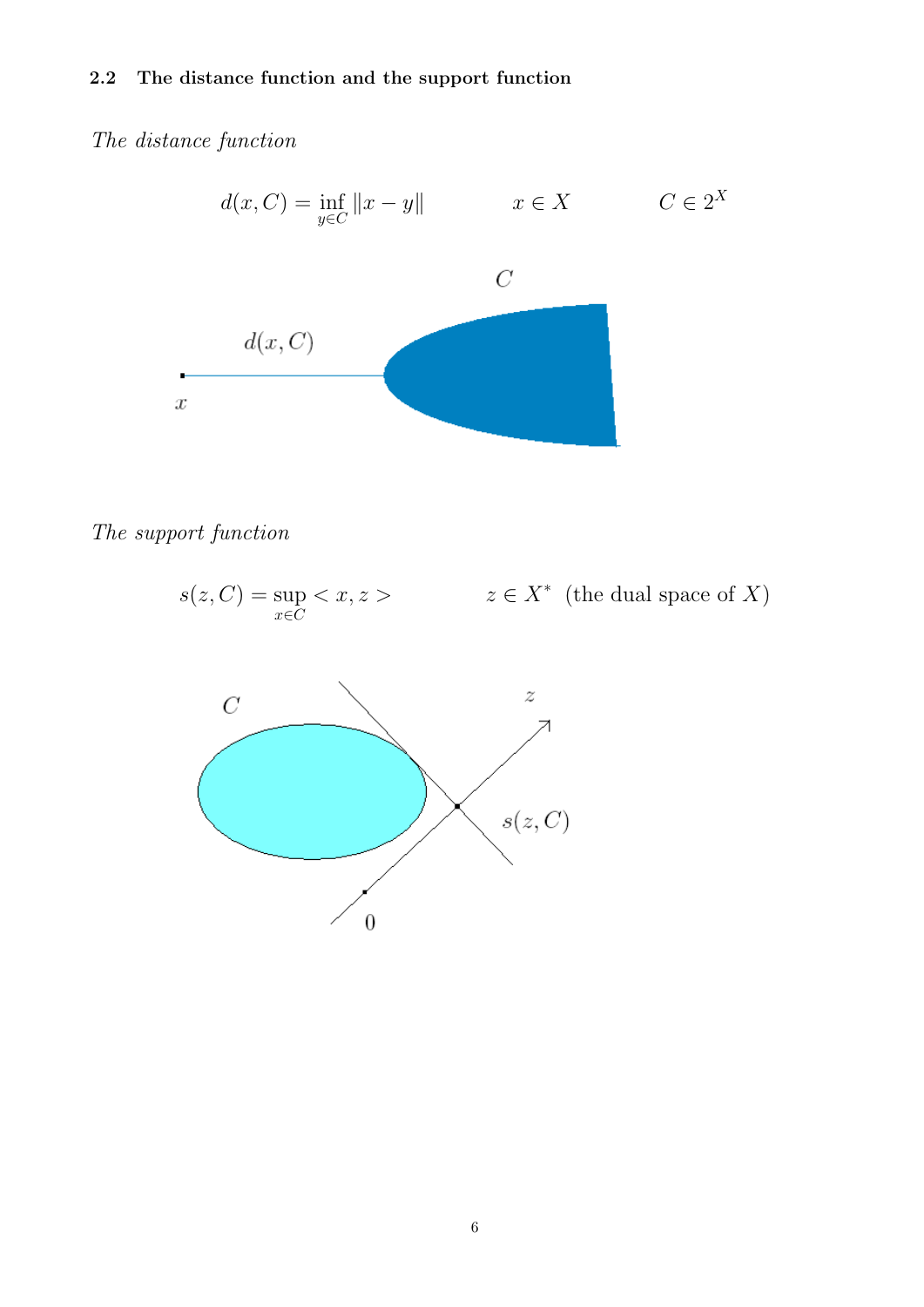The Painlevé-Kuratowski convergence

$$
(C_n)_{n\geq 1}
$$
 a sequence of subsets of X  $C \in 2^X$ 

The lower (inferior) limit

$$
Li C_n = \{ x \in X : x = \lim x_n , x_n \in C_n \quad \forall n \ge 1 \}
$$

The upper (superior) limit

$$
Ls C_n = \{ x \in X : x = \lim x_k , x_k \in C_{n_k} \quad \forall k \ge 1 \}
$$

where  $C_{n_k}$  is a subsequence of  $(C_n)$ 

### Properties

- The sets  $Li\,C_n$  and  $Ls\,C_n$  are closed.
- The following inclusion holds

$$
Li\,C_n \subseteq Ls\,C_n
$$

- If the  $C_n$  are convex, so is  $Li C_n$ 

**Definition 2.1** The sequence  $(C_n)$  is said to PK-converge to C if

$$
C = Li C_n = Ls C_n
$$

Notation

$$
C_n \xrightarrow{PK} C \qquad \text{or} \qquad C = PK - \lim_{n \to +\infty} C_n
$$

This is equivalent to

$$
Ls\,C_n\subseteq C\subseteq Li\,C_n
$$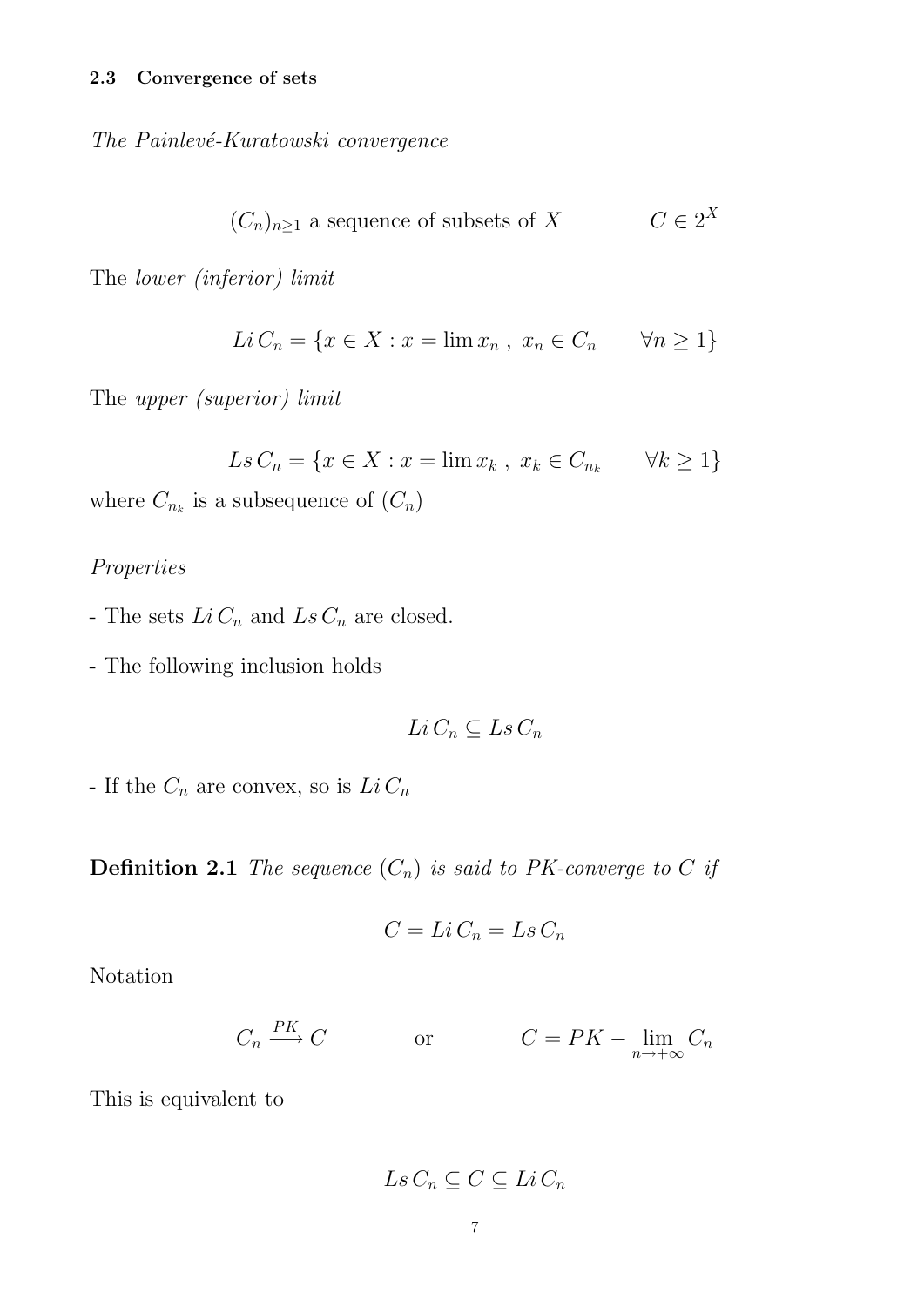Characterization of PK-convergence in term of distance functions

$$
C_n \xrightarrow{PK} C \quad \Leftrightarrow \quad d(x, C) = \lim_{n \to +\infty} d(x, C_n) \qquad \forall x \in X
$$

PK-convergence is the pointwise convergence of distance functions on X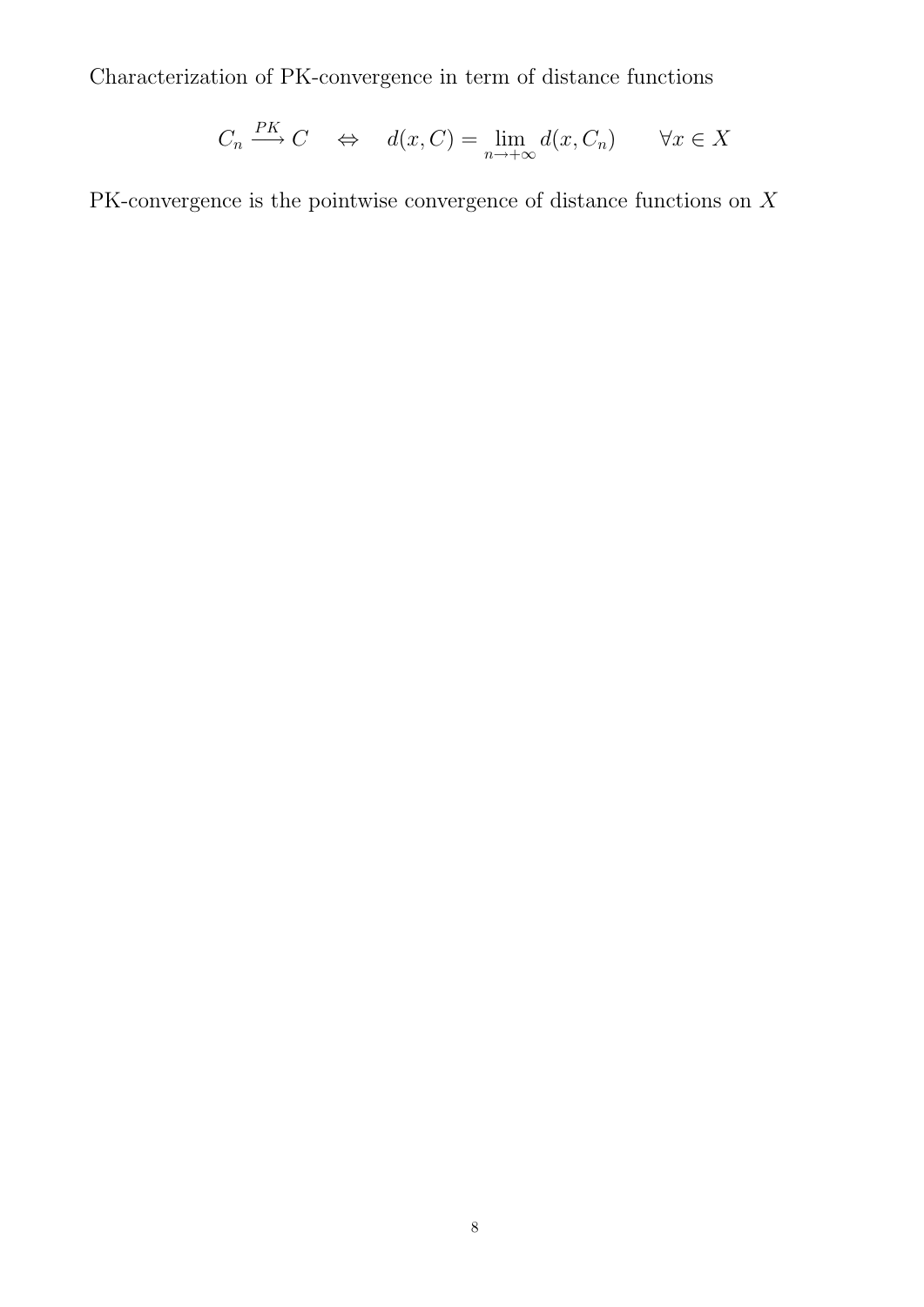# Example 1



# Example 2

$$
C_n = \{x = (x_1, x_2) : x_2 = \frac{1}{n} x_1^2\}
$$
  

$$
C = \{x = (x_1, x_2) : x_2 = 0\}
$$

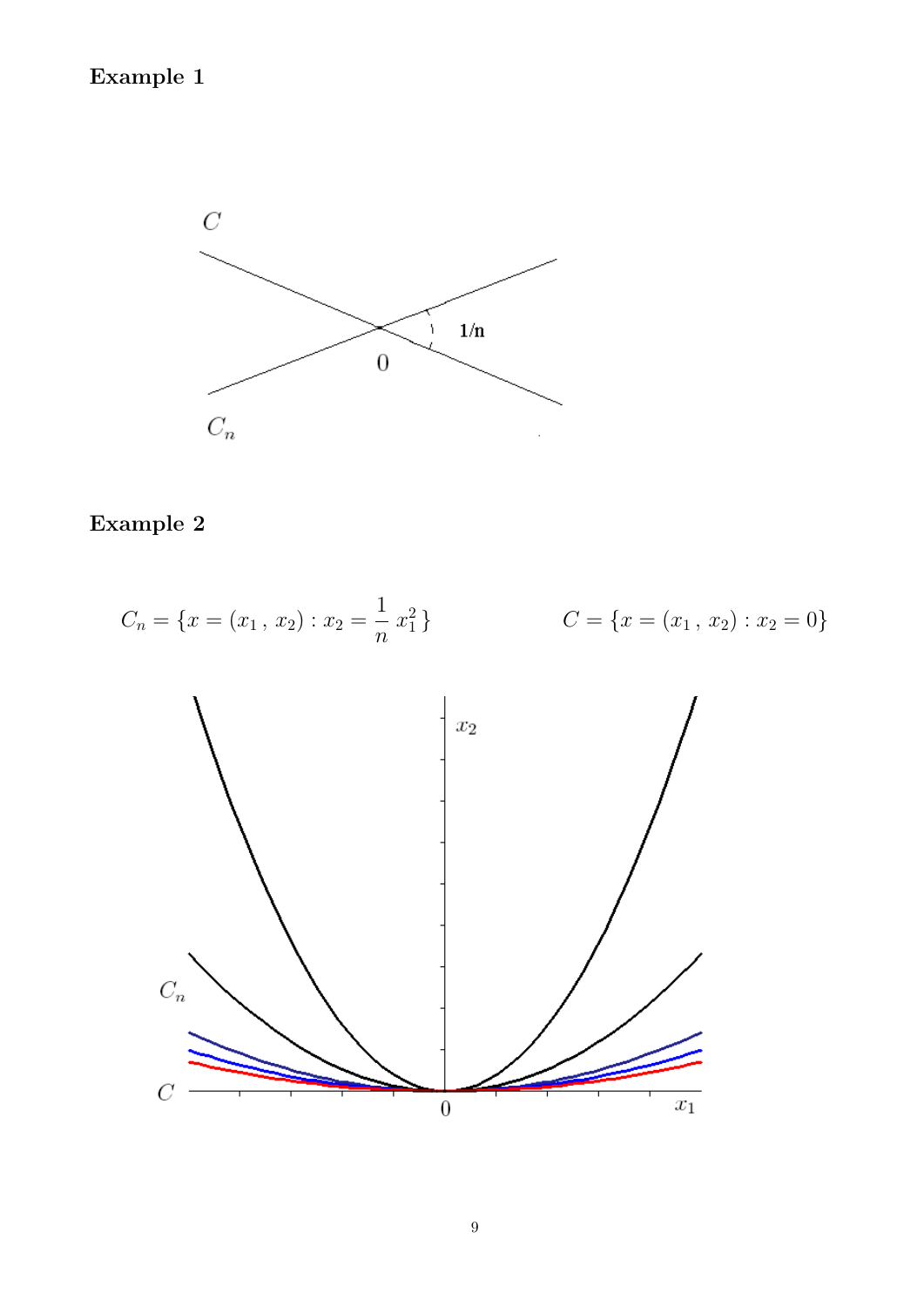### 2.4 Extended real-valued functions

 $\boldsymbol{f}$  an extended-real valued function

$$
f:X\to \overline{\mathbf{R}}
$$

Epigraph

$$
epi(f) = \{(x, \lambda) \in X \times \mathbf{R} : f(x) \le \lambda\}
$$



The strict epigraph

$$
epi'(f) = \{(x, \lambda) \in X \times \mathbf{R} : f(x) < \lambda\}
$$

The epigraph and the strict epigraph have the same closure

$$
cl(\mathrm{epi'}(f)) = cl(\mathrm{epi}(f))
$$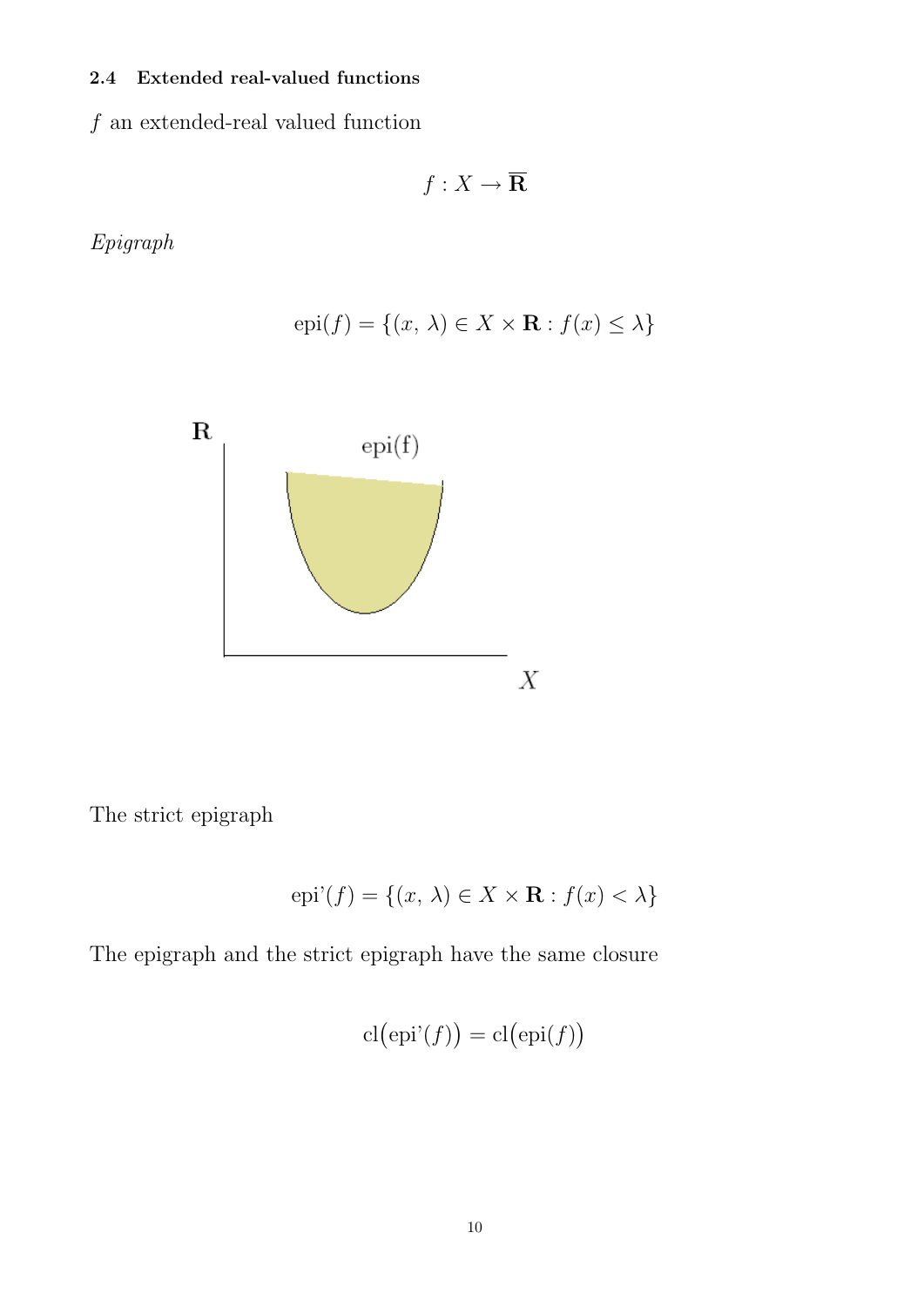f is said to be *lower semi-continuous* (lsc) at  $x_0 \in X$  if for each  $\varepsilon > 0$  one can find  $\alpha > 0$  such that

$$
||x - x_0|| < \alpha \Rightarrow f(x) \ge f(x_0) - \varepsilon
$$

### Properties

### TFAE

- (i)  $f$  is lsc at each point of  $X$
- (ii) The epigraph of  $f$  is closed

The lower semi-continuous (convex) regularization

Given  $f: X \to \overline{\mathbf{R}}$ , the lsc regularization of f, denoted by clf, is the largest lsc function smaller than or equal to  $f$ 

$$
(\operatorname{cl} f)(x) = \liminf_{y \to x} f(y) \qquad x \in X
$$

The *convex lsc regularization* of  $f$  is denoted by  $c \cdot c$ 

It is the largest convex lsc function smaller than or equal to  $f$ 

Translation in terms of epigraphs

 $epi (clf) = cl (epif)$  and  $epi (cl cof) = cl co (epif)$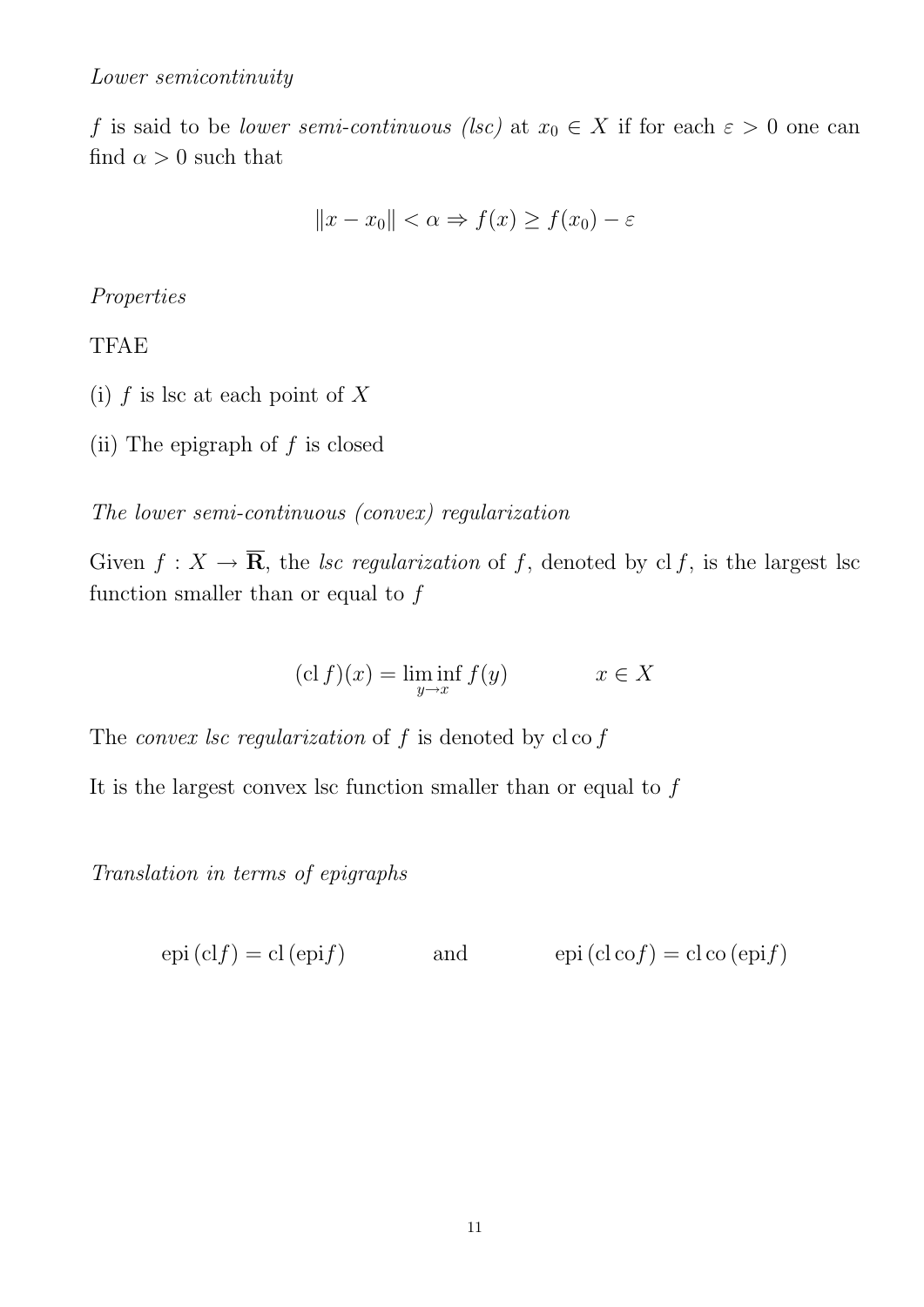The Young-Fenchel transform (or conjugate) of  $f$  is denoted by  $f^*$ 

 $X^*$  = the dual space of X

$$
f^*(z) = \sup\{ \langle x, z \rangle - f(x) : x \in X \} \qquad z \in X^*
$$

# Remark

 $f^*$  is convex and lsc on  $X^*$  (as a supremum of continuous affine functions).

### Example

The *indicator function* of C, denoted by  $\chi_C$ 

$$
\chi_C(x) = \begin{cases} 0 & \text{if } x \in C \\ +\infty & \text{if } x \notin C \end{cases}
$$

The conjugate of  $\chi_C$  is the support function of  $C$ 

 $(\chi_C)^*(z) = s(z, C)$   $z \in X^*$ 

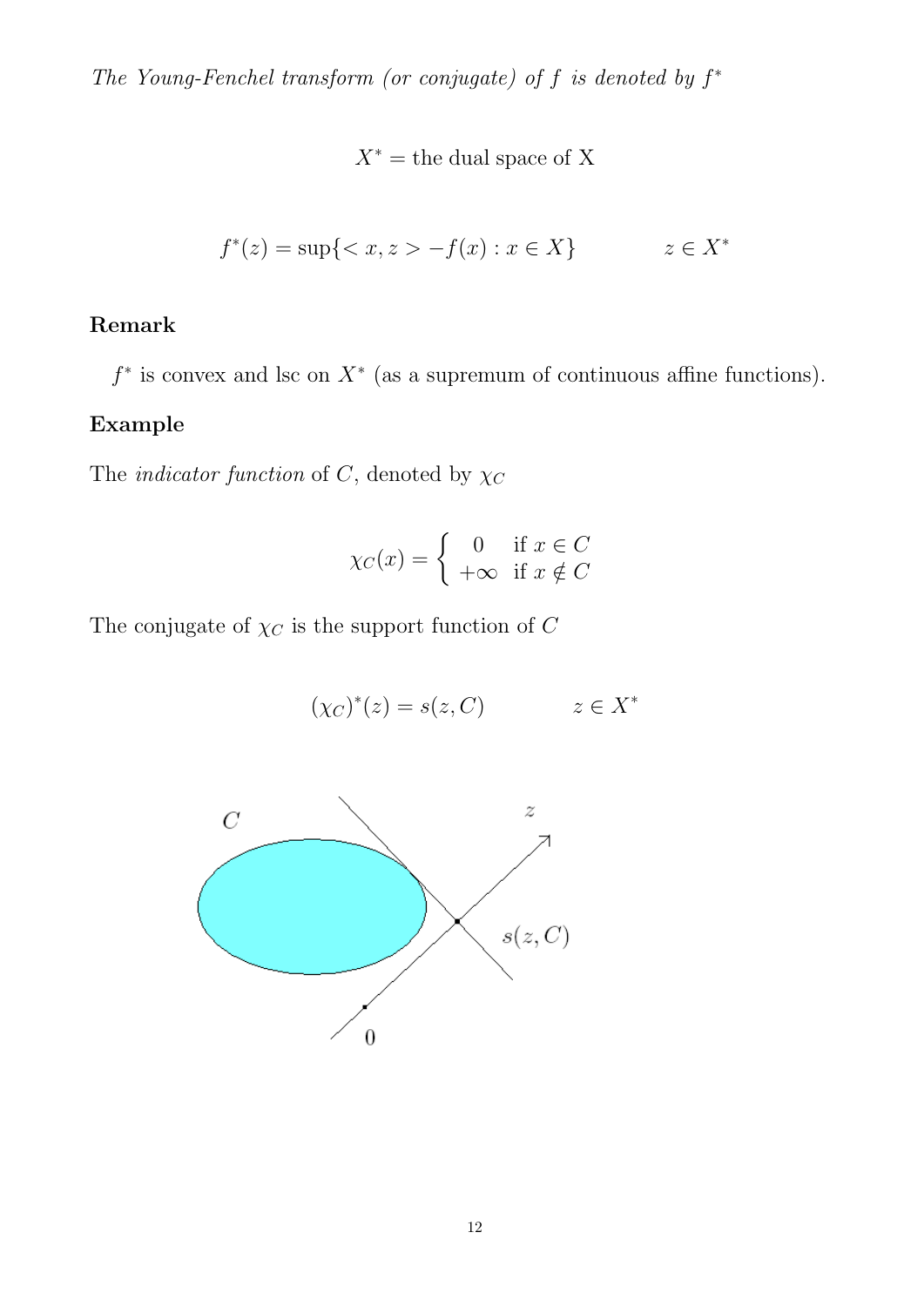# Remark: the indicator function allows for modeling the constraints Minimizing f on C, a subset of X, is equivalent to minimizing  $f + \chi_C$  on X





$$
f^{**}(x) = \sup\{ \langle x, z \rangle - f^*(z) : z \in X^* \} \qquad x \in X
$$

If f is not identically  $+\infty$  and is minorized by an affine function

 $f^{**} = \text{cl}\cos f$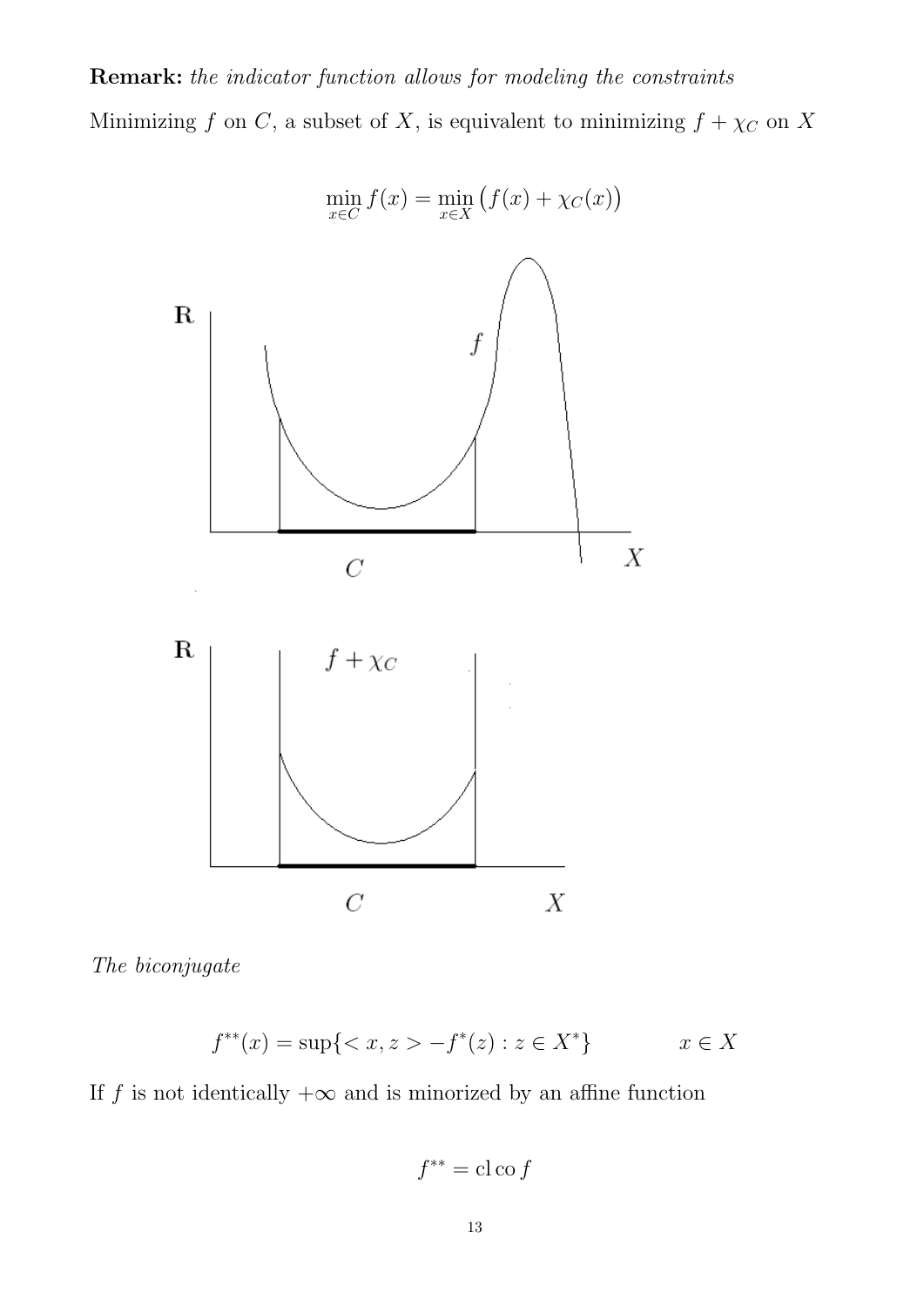Sums and scalar multiplication of epigraphs The epi-sum (alias inf-convolution)

$$
f, g: X \to \overline{\mathbf{R}}
$$

Definition

$$
(f+g)(x) = \inf_{y \in X} \{ f(y) + g(x - y) \}
$$

 $f\stackrel{e}{+}g$  is also denoted  $f\bigtriangledown g$ 

Properties

$$
epi'(f + g) = epi'(f) + epi'(g)
$$

$$
\left| \left( f + g \right)^{*} = f^{*} + g^{*} \right|
$$

# Remark

The inf-convolution is involved in applications to various domains: Geology, Financial Mathematics, Environmental Sciences ...

The right scalar multiplication of f by  $\lambda \neq 0$  is denoted  $f\lambda$  and defined by

$$
(f\lambda)(x) = \lambda f(x/\lambda)
$$

Translation in terms of (strict) epigraphs

$$
\boxed{\mathrm{epi'}(f\lambda) = \lambda \,\mathrm{epi'}(\mathrm{f})}
$$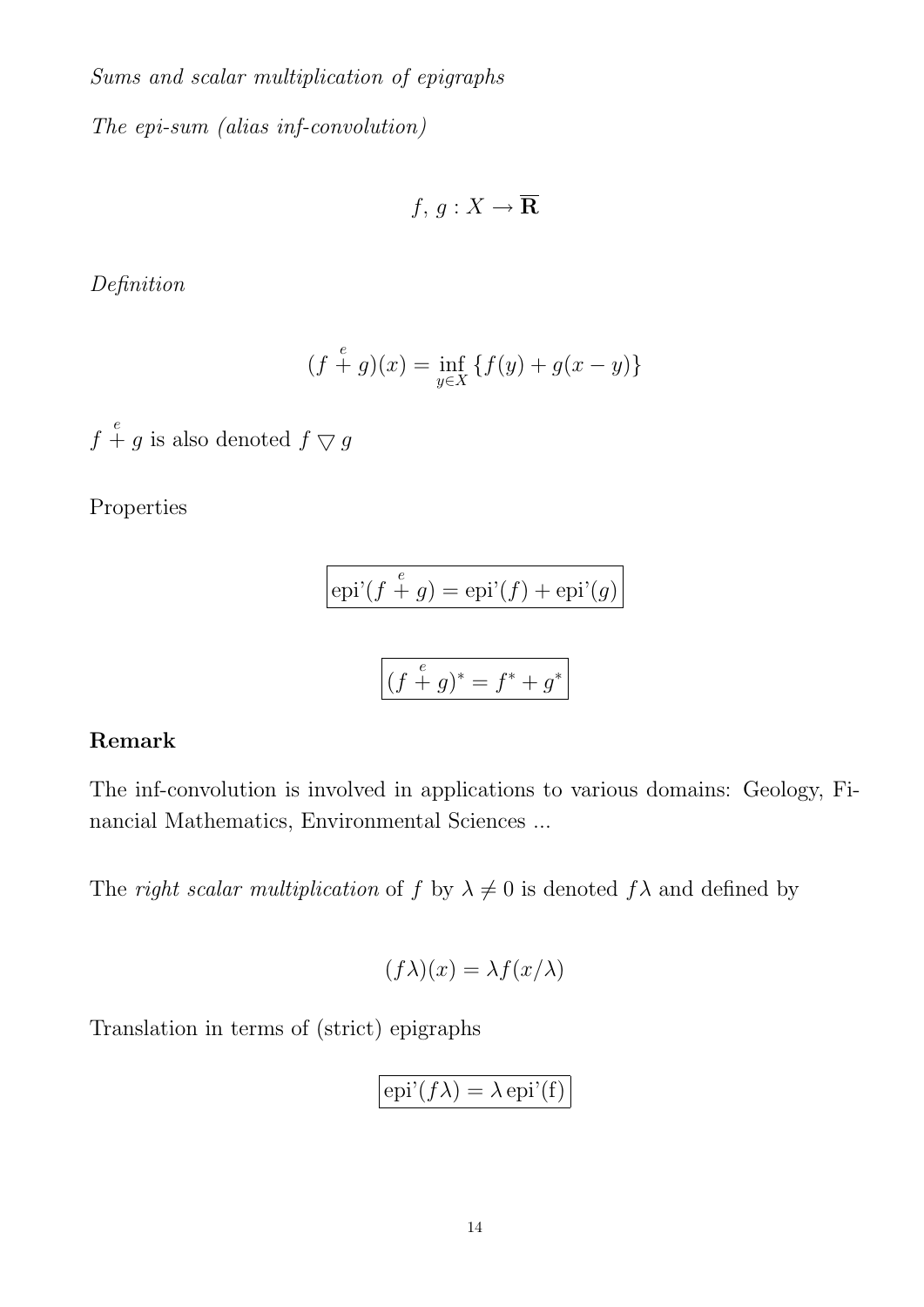$$
(\mathcal{P})\n\begin{cases}\n\text{minimize } f(x) \\
x \in X\n\end{cases}
$$

A solution of  $(\mathcal{P})$  is a *minimizer* of f, i.e. a point  $x_0 \in X$  such that

$$
f(x_0) = \inf\{f(x) : x \in X\}
$$

Approximate minimizers

Given  $\varepsilon > 0$ , an  $\varepsilon - \text{minimizer of } f$  is a point  $x_{\varepsilon}$  of X such that

$$
f(x_{\varepsilon}) \le \max\{\inf_{x \in X} f(x) + \varepsilon, -1/\varepsilon\}
$$

#### 2.5 Epigraphical convergence

$$
f_{\infty}, f_n: X \to \overline{\mathbf{R}} \qquad n \ge 1
$$

# Definition

 $(f_n)$  is said to *epi-converge* to  $f_\infty$  when n goes to  $+\infty$  if

$$
epi(f_n) \stackrel{PK}{\rightarrow} epi(f_{\infty})
$$

This is denoted

$$
f_n \stackrel{epi}{\rightarrow} f_\infty
$$
 or  $f_\infty = \text{epi} - \lim_{n \to +\infty} f_n$ 

# Remarks

(i) The epi-limit  $f_{\infty}$  is lsc because epi $(f_{\infty})$  is closed.

(ii) For any sequence  $(C_n)_{n\geq 1}$  of subsets of X, the following equivalence holds

$$
C_n \stackrel{PK}{\to} C_{\infty} \qquad \qquad \Longleftrightarrow \qquad \qquad \chi_{C_n} \stackrel{epi}{\to} \chi_{C_{\infty}}
$$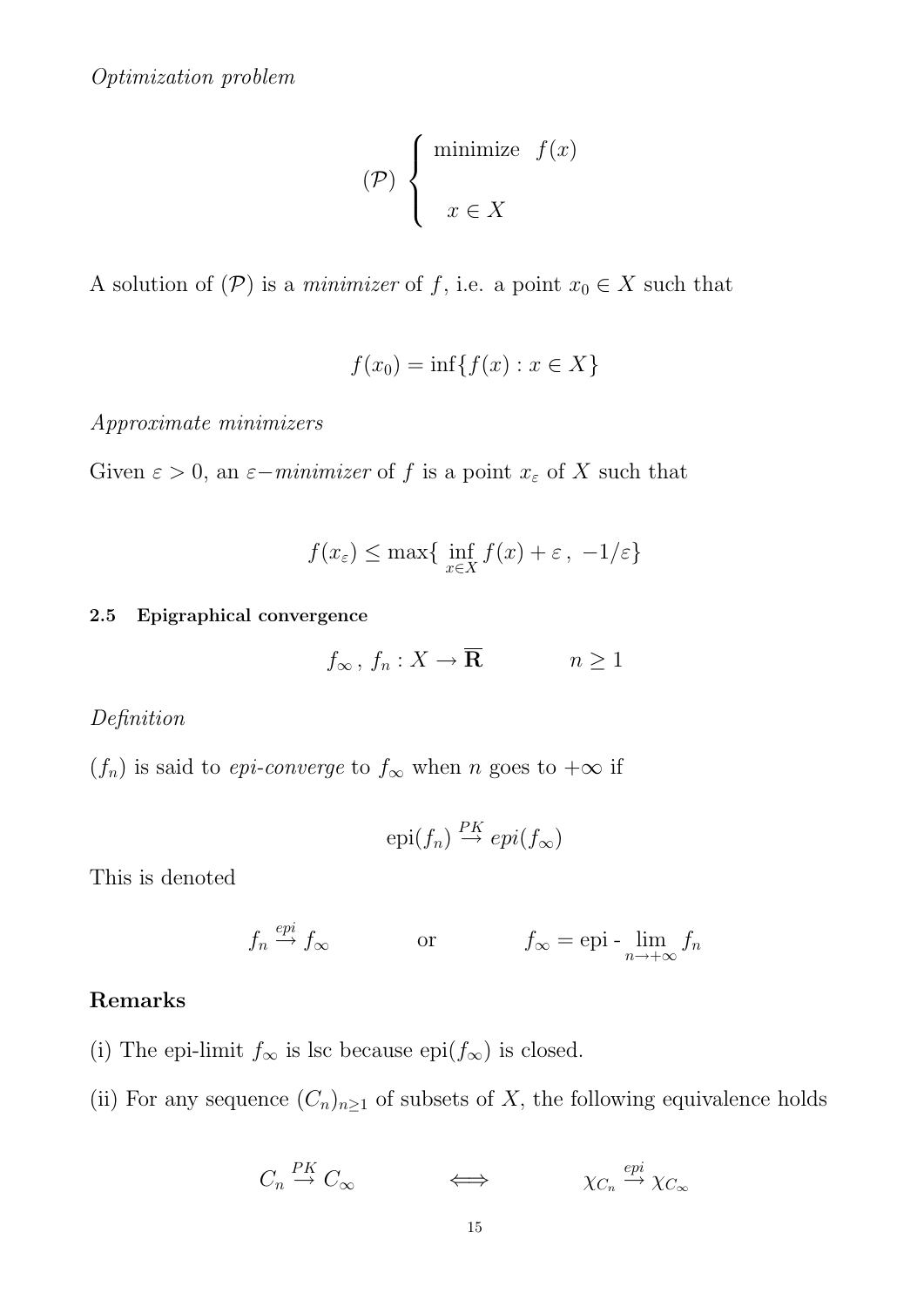(iii) Synonym: Γ−convergence (De Giorgi, Dal Maso ...)

Variational properties of epi-convergence

For each  $n \geq 1$  consider the optimization problem

$$
(\mathcal{P}_n) \left\{ \begin{array}{ll} \text{minimize} & f_n(x) \\ & \\ x \in X \end{array} \right.
$$

# Theorem 1

#### Hypotheses:

(a) 
$$
f_n \stackrel{epi}{\rightarrow} f_\infty
$$

(b) For each  $n \geq 1$ ,  $x_n$  is a minimizer of  $f_n$ 

### Conclusion:

Under the above hypotheses

(i) If  $x_{\infty}$  is a cluster point of  $(x_n)$  then  $x_{\infty}$  is a minimizer of  $f_{\infty}$  and

$$
f_{\infty}(x_{\infty}) = \limsup_{n \to +\infty} f_n(x_n)
$$

(ii) If  $(x_n)$  converges to  $x_\infty$  then  $x_\infty$  is a minimizer of  $f_\infty$  and

$$
f_{\infty}(x_{\infty}) = \lim_{n \to +\infty} f_n(x_n)
$$

## Remark

The same conclusions hold if hypothesis (b) is replaced by

(b') For each  $n \geq 1$ ,  $x_n$  is an  $\varepsilon_n$ -minimizer of  $f_n$ , where  $(\varepsilon_n)$  is a sequence of positive numbers converging to 0.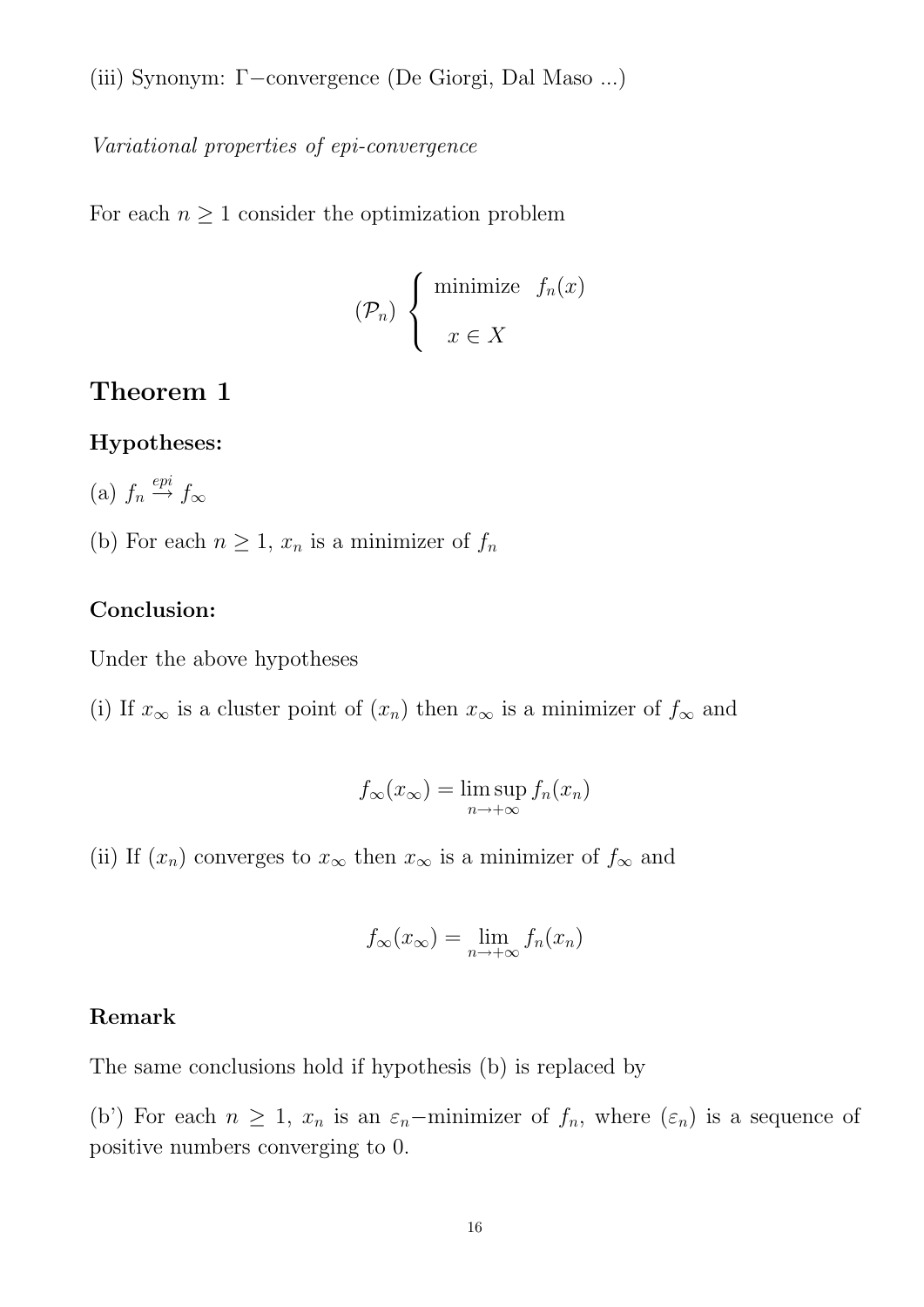# Theorem 2

Epi-convergence is preserved by the Young-Fenchel transform.

$$
f_n, f_{\infty}: X \to \overline{\mathbf{R}}
$$
  $f_n^*, f_{\infty}^*: X^* \to \overline{\mathbf{R}}$   
 $f_n \xrightarrow{epi} f_{\infty} \implies f_n^* \xrightarrow{epi} f_{\infty}^*$ 

# Remarks

- Epi-convergence is weaker than uniform convergence, namely uniform convergence implies epi-convergence.

- Epi-convergence cannot be compared with pointwise convergence: Epi-convergence neither implies, nor is implied by, pointwise convergence (see e.g. [[9]]).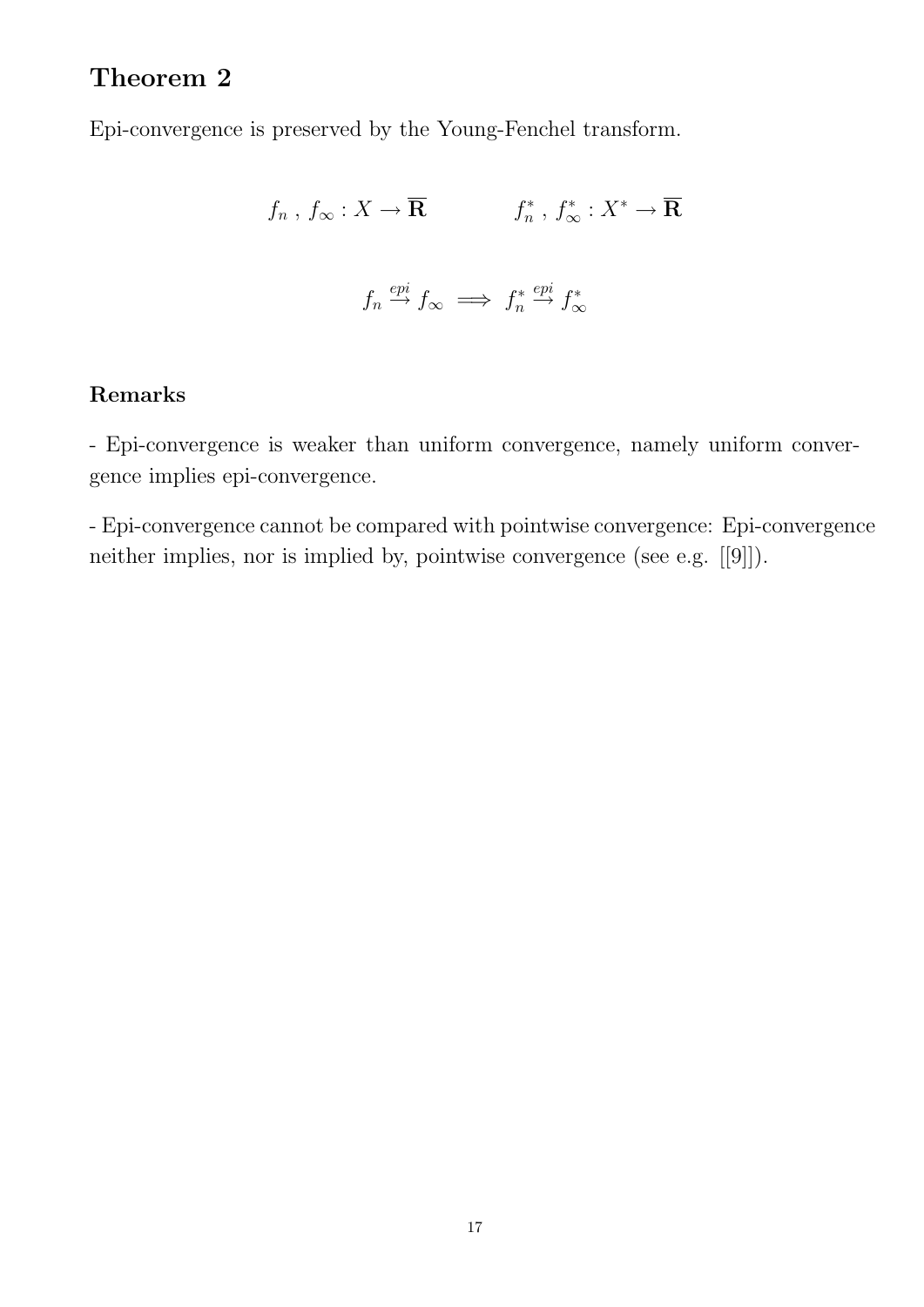### 3 Random sets and random functions

#### 3.1 Definitions

Consider a probability space  $(\Omega, \mathcal{A}, P)$ 

A map  $F: \Omega \to 2^X$  is called a set-valued map, alias multifunction, multiapplication, correspondence ...

The domain of a multifunction

$$
\text{dom}\, F = \{\omega \in \Omega : F(\omega) \neq \emptyset\}
$$

The graph



Basically, a random set is a random variable whose values are subsets of  $X$ 

Example: the set of constraints of a stochastic optimization problem or the epigraph of a random function (in  $X \times \mathbf{R}$ ).

# Definition

Assume that a  $\sigma$ -field T is given on  $2^X$ .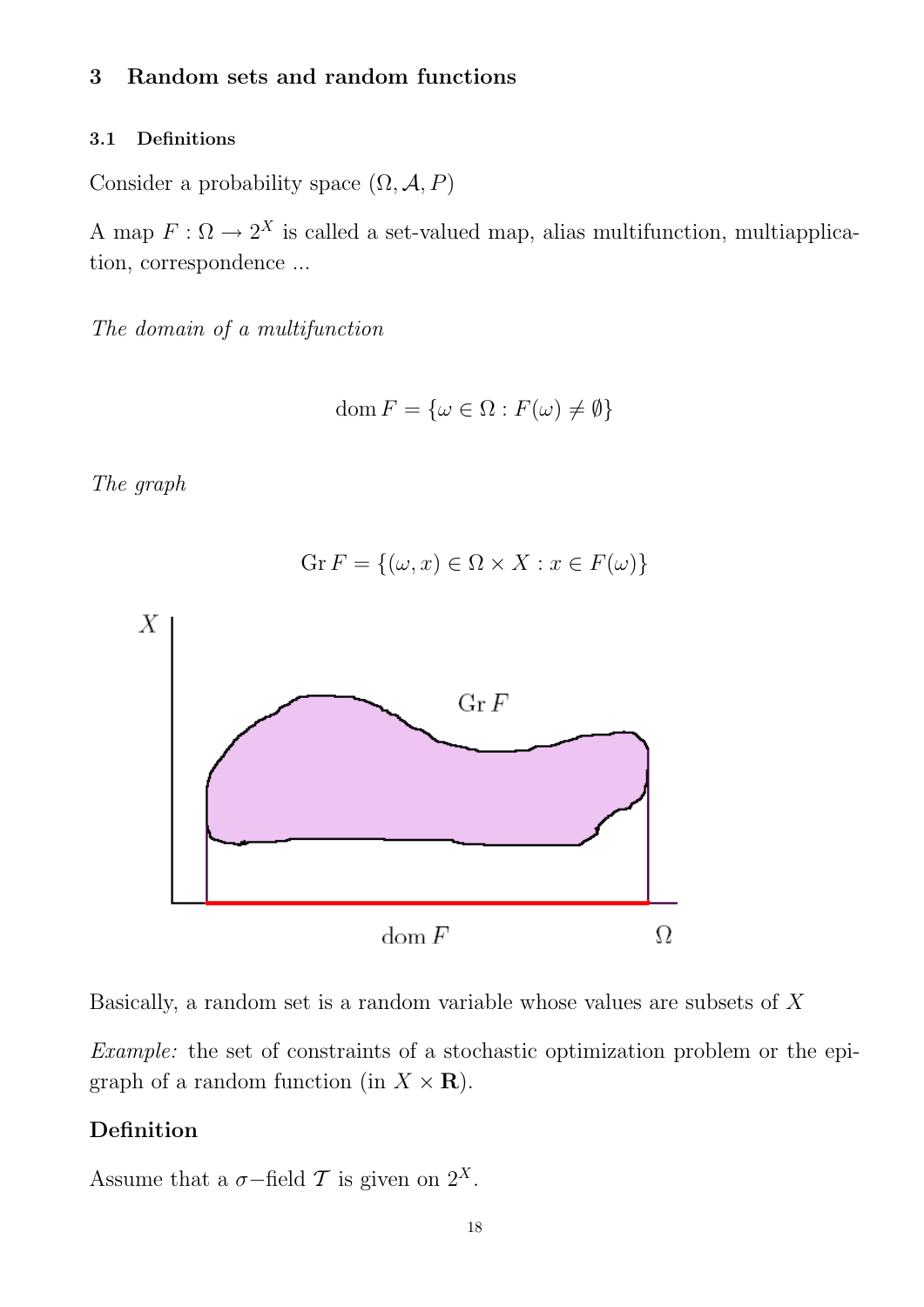A random set (r.s.) is a measurable map F from  $(\Omega, \mathcal{A})$  into  $(2^X, \mathcal{T})$ 

$$
F^{-1}(S) = \{ \omega \in \Omega : F(\omega) \in S \} \in \mathcal{A} \qquad \forall S \in \mathcal{T}
$$

A random set is also called a measurable multifunction, a set-valued random variable ...

### Definition

The *(probability)* distribution of F, denoted by  $P_F$  is defined by

$$
P_F(S) = P\big(F^{-1}(S)\big) \qquad S \in \mathcal{T}
$$

Two random sets F and G are said to be *independent* if for all  $S, T \in \mathcal{T}$ 

$$
P(F^{-1}(S) \cap G^{-1}(T)) = P(F^{-1}(S)) P(G^{-1}(T))
$$

In the sequel, we consider the  $\sigma$ -field  $\mathcal E$  generated on  $2^X$  by the distance functions

 $E$  is called the Effrös σ−field. It is also generated by the family of subsets

$$
S = U^- = \{ C \in 2^X : C \cap U \neq \emptyset \}
$$
 U open subset of X

A multifunction  $F: \Omega \to 2^X$  is (Effrös)- measurable if

$$
F^{-1}(U^-) = \{ \omega \in \Omega : F(\omega) \cap U \neq \emptyset \} \in \mathcal{A} \qquad \forall \text{ open set } U
$$

If  $(\Omega, \mathcal{A}, P)$  is complete and if the values of F are closed, then the following equivalence holds:

F is measurable 
$$
\iff
$$
 Gr(F)  $\in \mathcal{A} \otimes \mathcal{B}(X)$ 

where  $\mathcal{B}(X)$  is the Borel– $\sigma$ –field of X.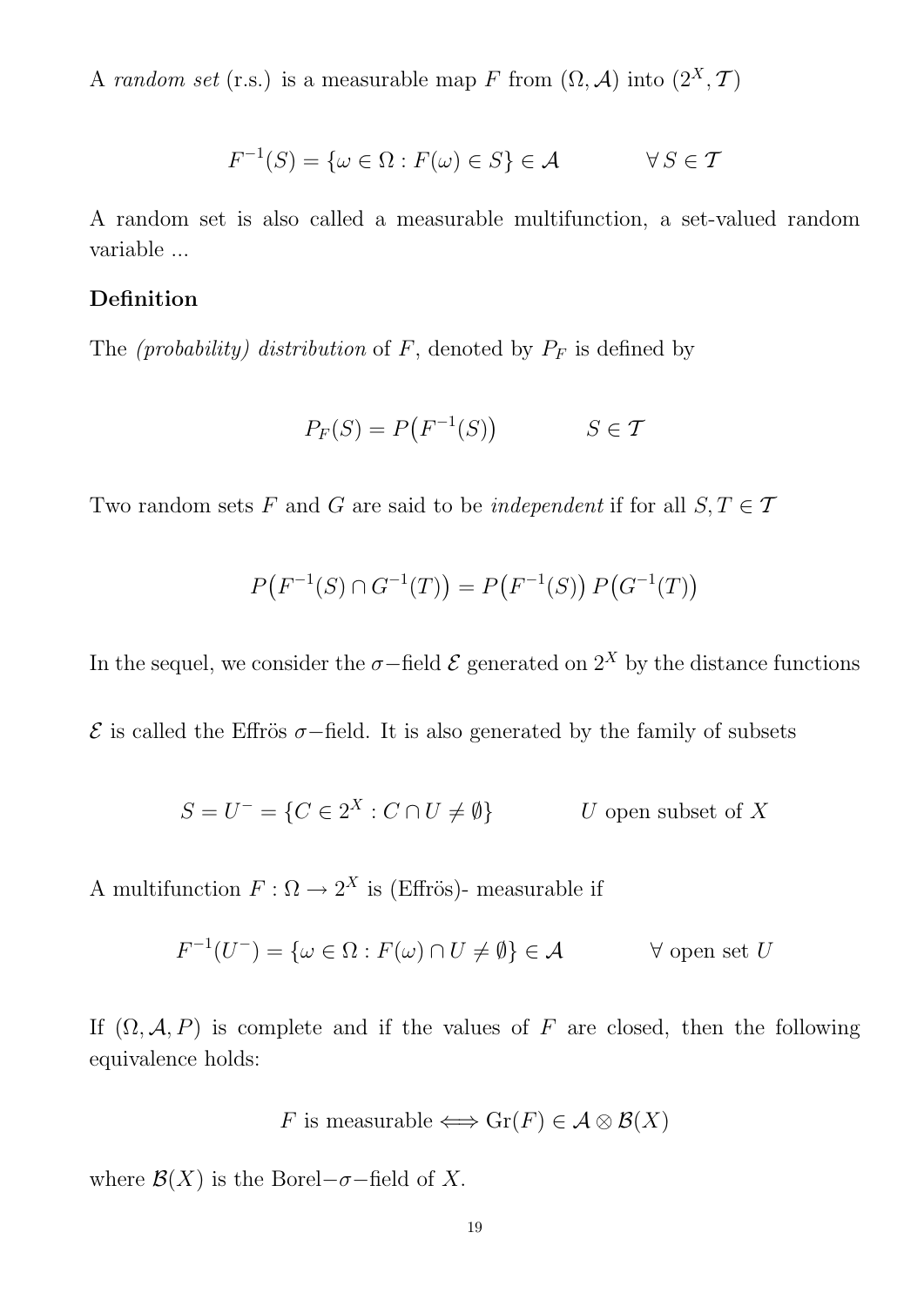Given  $F: \Omega \to 2^X$ , a map  $f: \Omega \to X$  is a selection of F if

$$
f(\omega) \in F(\omega) \qquad \forall \,\omega \in \text{dom}\, F
$$

The set of A-measurable selections of F is denoted by  $\mathcal{S}(F, \mathcal{A})$ 

Existence of measurable selections:

The Kuratowski-Ryll-Nardewski Theorem

If  $F: \Omega \to C(X)$  is a random closed set, then  $\mathcal{S}(F, \mathcal{A})$  is non empty.

#### 3.3 Set-valued integration

#### The Aumann integral

Consider the space of (classes of) P−integrable functions  $f : \Omega \rightarrow X$ 

$$
L^1(X) = L^1(\Omega, \mathcal{A}, P; X)
$$

$$
L^{1}(X) = \{ f : \Omega \to X, \text{ measurable} : \int_{\Omega} ||f|| \, dP < +\infty \}
$$

The set of all  $A$ –measurable and integrable selections of F is denoted by

$$
S^1(F, \mathcal{A}) = S(F, \mathcal{A}) \cap L^1(X)
$$

A random set F is said to be *integrable* if  $S^1(F, \mathcal{A})$  is nonempty

An integrability criterion: the random set  $F$  is integrable if and only if the distance function is integrable, i.e.

$$
d(0, F(.)) \in L^1
$$

This is a immediate consequence of the equality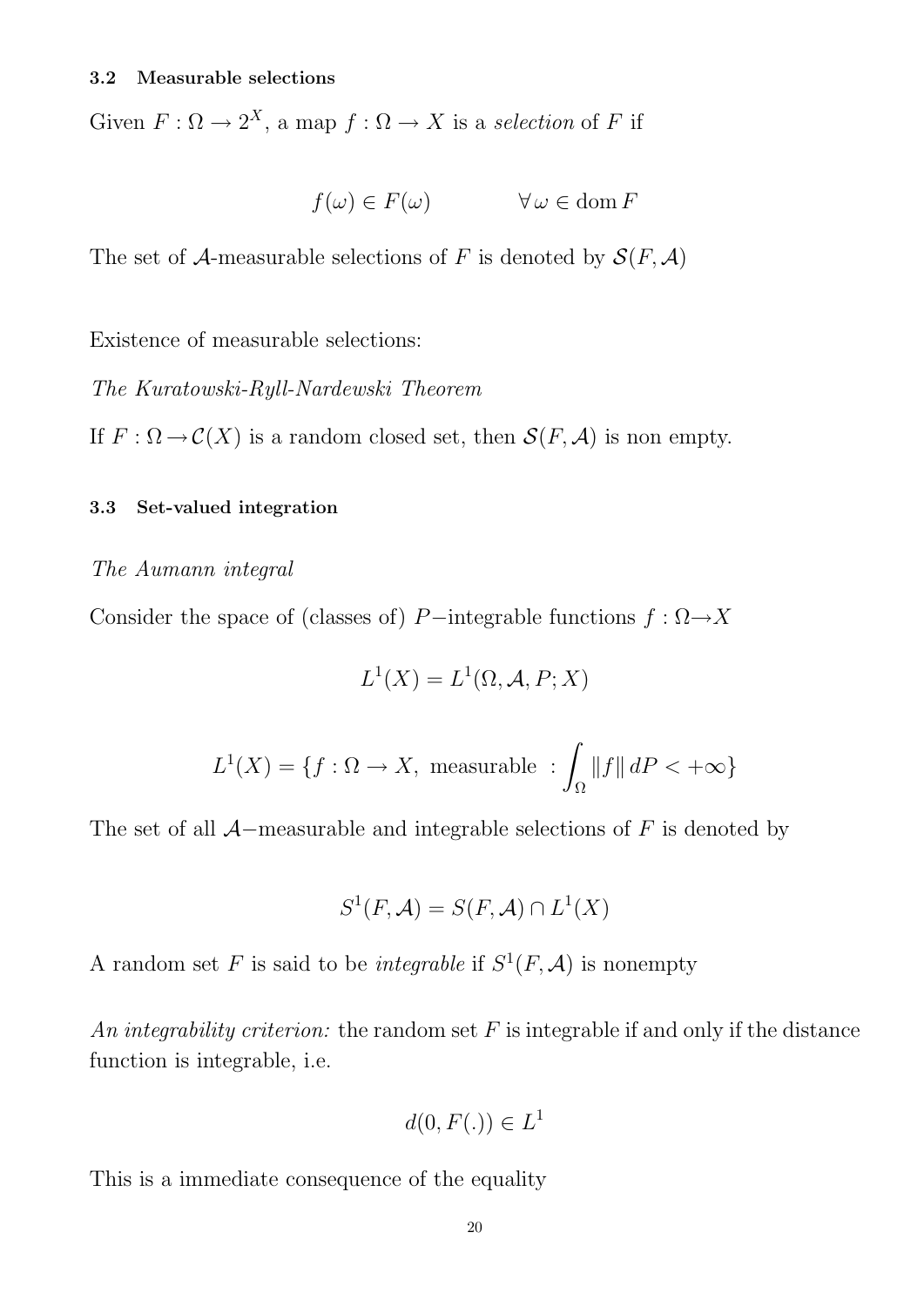$$
\int_{\Omega} \inf \{ ||x|| : x \in F(\omega) \} dP = \inf \{ \int_{\Omega} ||f|| dP : f \in S^1(F, \mathcal{A}) \}
$$

The set-valued (Aumann) integral of  $F$  is defined by

$$
\int_{\Omega} FdP = \{ \int_{\Omega} f dP : f \in S^1(F, \mathcal{A}) \}
$$

#### 3.4 Random function

Given a function  $\varphi : \Omega \times X \to \overline{\mathbf{R}}$  the multifunction defined on  $\Omega$  by

$$
\omega \to \text{epi }\varphi(\omega, .)
$$

with values in  $X \times \mathbf{R}$ , is called the *epigraphical multifunction* of  $\varphi$ .

 $\varphi$  is called a *random function* if its epigraphical multifunction is measurable.

Of course,  $\varphi$  may be defined up to a P−null set, but the P−null set is assumed not to depend on the second variable.

#### A convenient characterization

If  $(\Omega, \mathcal{A}, P)$  is complete and  $\varphi(\omega, \cdot)$  is lower semicontinuous for all  $\omega \in \Omega$ , the following equivalence holds:

 $\varphi : \Omega \times X \to \overline{\mathbf{R}}$  is a random function  $\iff \varphi$  is  $\mathcal{A} \otimes \mathcal{B}(X)$ –measurable

where  $\mathcal{B}(X)$  is the Borel– $\sigma$ –field of X.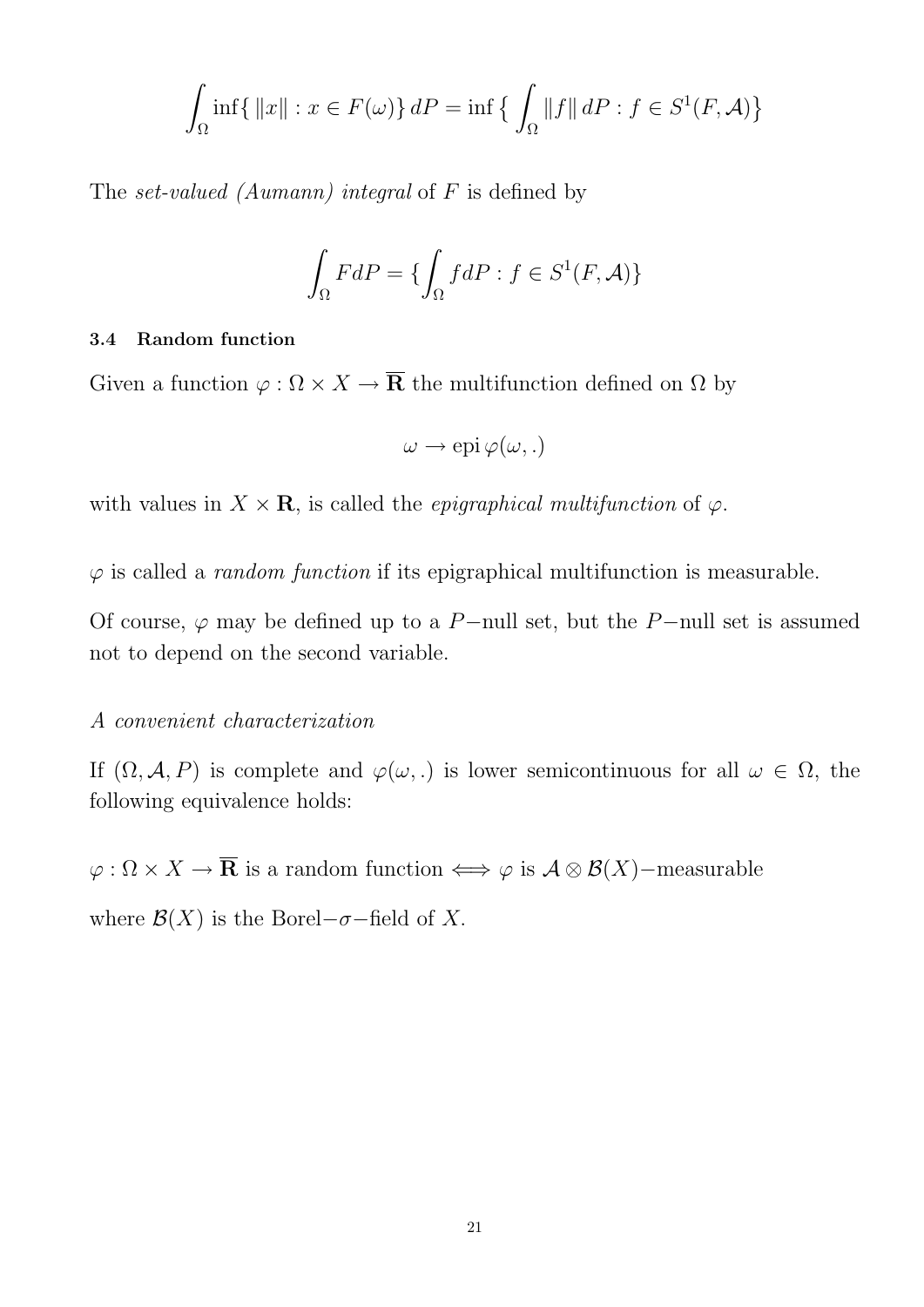4 A multivalued version of the strong law of large numbers

# Theorem 3

Hypotheses :

- a random set F with values in  $C(X) \setminus \{\emptyset\}$ 

- a sequence  $(F_n)$  of independent random sets having the same distribution as F Consider the following two statements :

- (a) F is integrable, i.e.  $S^1(F, A) \neq \emptyset$
- (b) there exists  $C \in \mathcal{C}_c(X) \setminus \{\emptyset\}$  such that

$$
C = PK - \lim_{n \to +\infty} \frac{1}{n} \sum_{i=1}^{n} F_i(\omega)
$$
 with probability 1

Then, implication (a)  $\Rightarrow$  (b) always holds with C given by

$$
C = \text{cloc}\int_{\Omega} F \, dP
$$

Conversely, if  $F$  satisfies the condition:

(NL) there exists a fixed subset  $L \in \mathcal{C}_c(X)$  such that

(i) L contains no lines (it may contains half-lines only)

(ii)  $F(\omega) \subseteq L$   $\forall \omega \in \Omega$ .

then  $(b) \Rightarrow (a)$ .

### Remarks

- For each  $n \geq 1$ ,  $(F_1, \ldots, F_n)$  is a random sample of F
- Convexification effect: the limit is convex even if the values of  $F$  are not convex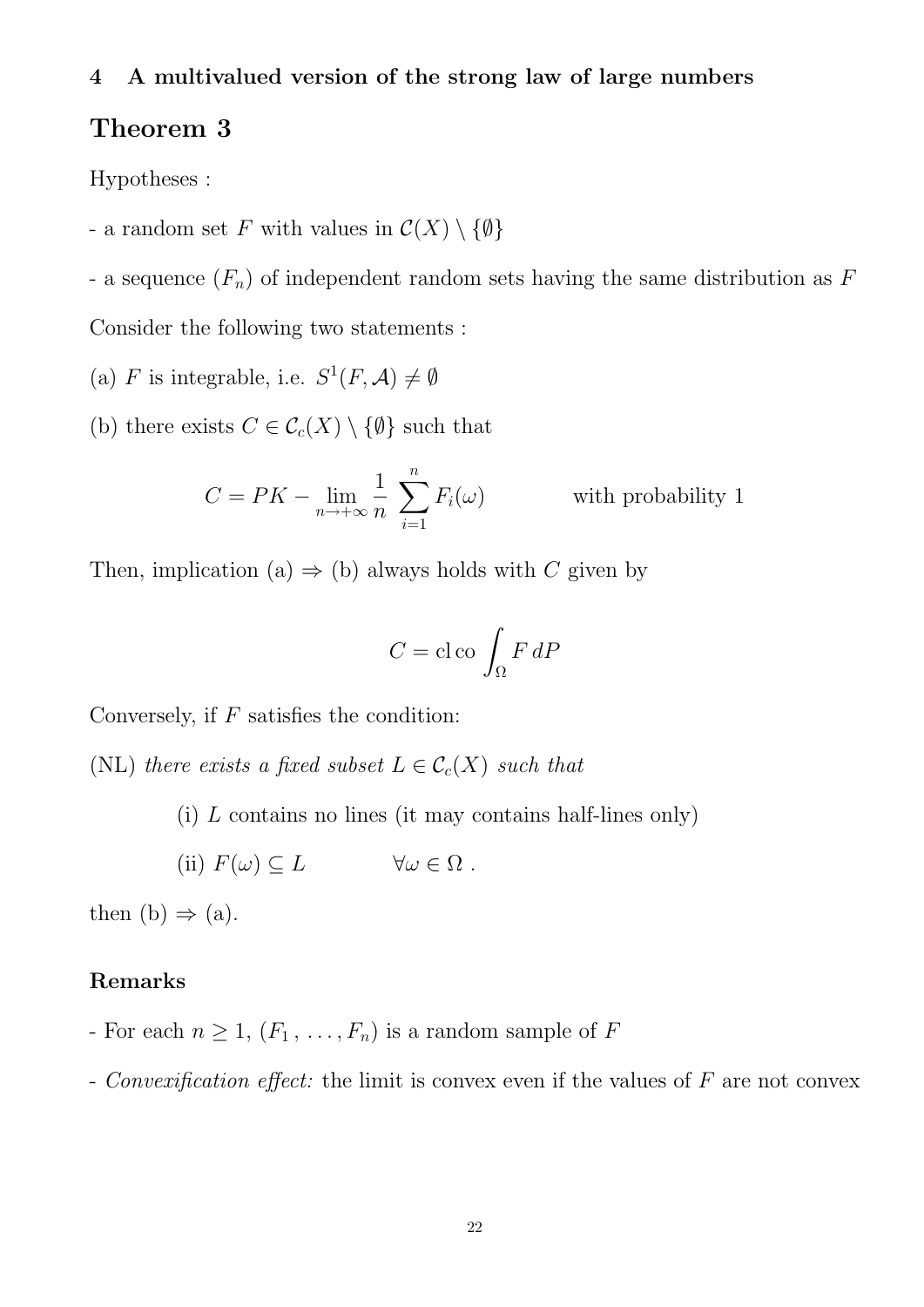- Condition (NL)



For example, if  $X = \mathbb{R}^m$  one can take  $L = \mathbb{R}^m_+$ 

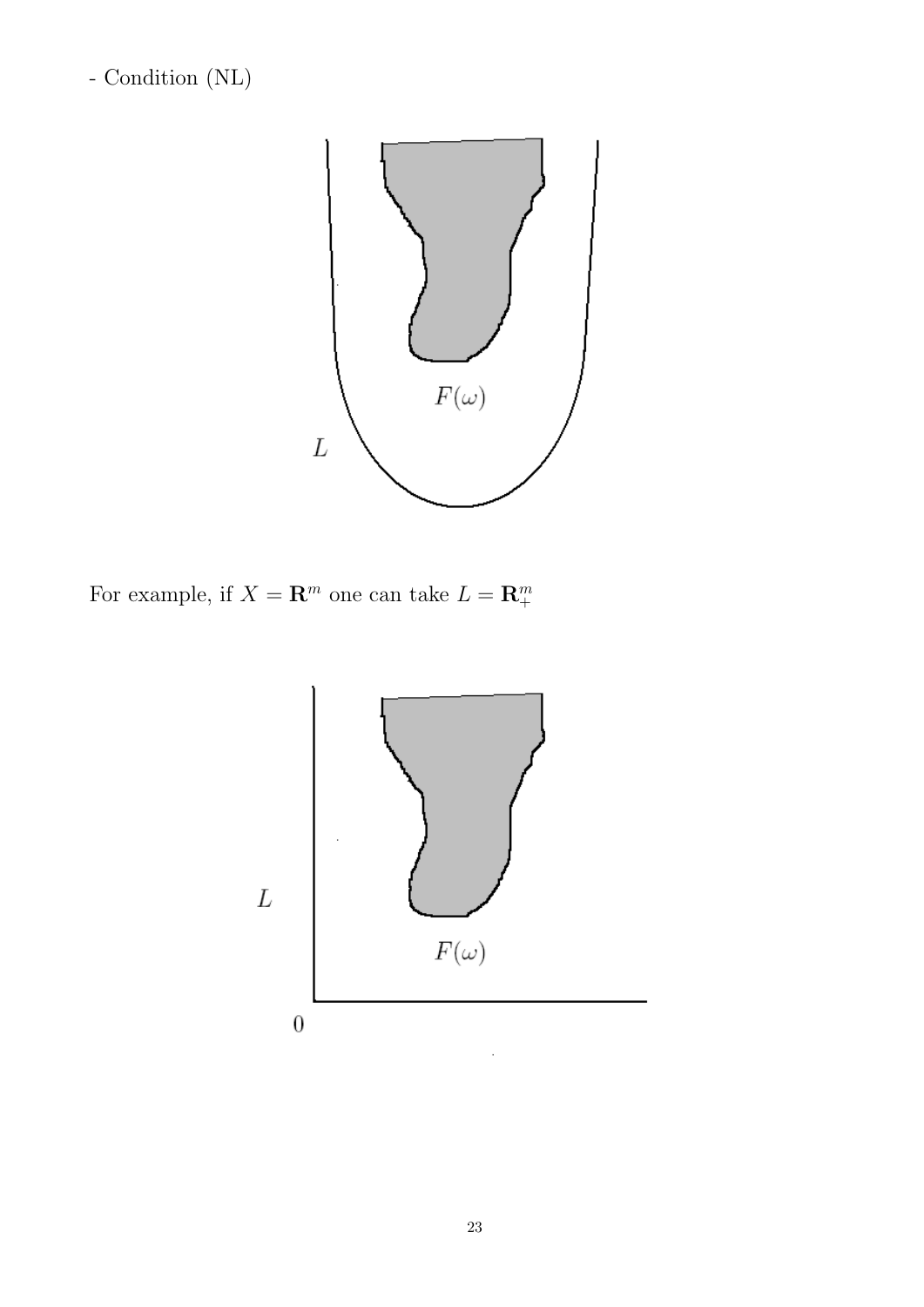# 5 Approximation of continuous epi-sum by discrete epi-sum

#### 5.1 Integrable random functions

A random function  $\varphi : \Omega \times X \to \overline{\mathbf{R}}$  is said to be *integrable* if the multifunction

 $\omega \to epi \, \varphi(\omega, .)$ 

is integrable, i.e. admits at least one integrable selection.

# Proposition

TFAE

- (a) the random function  $\varphi$  is integrable
- (b) there exists  $f \in L^1(X)$  such that  $\varphi(., f(.))^+ \in L^1$
- (c) the distance function (in  $X \times \mathbf{R}$ )

$$
\omega \to d(0, \text{epi }\varphi(\omega,.)) = \inf_{x \in X} (||x|| + \varphi(\omega, x)^+)
$$

is a member of  $L^1$ 

In statement (c), it is assumed that the norm on  $X \times \mathbf{R}$  is defined by

$$
||(x,\lambda)|| = ||x|| + |\lambda|
$$

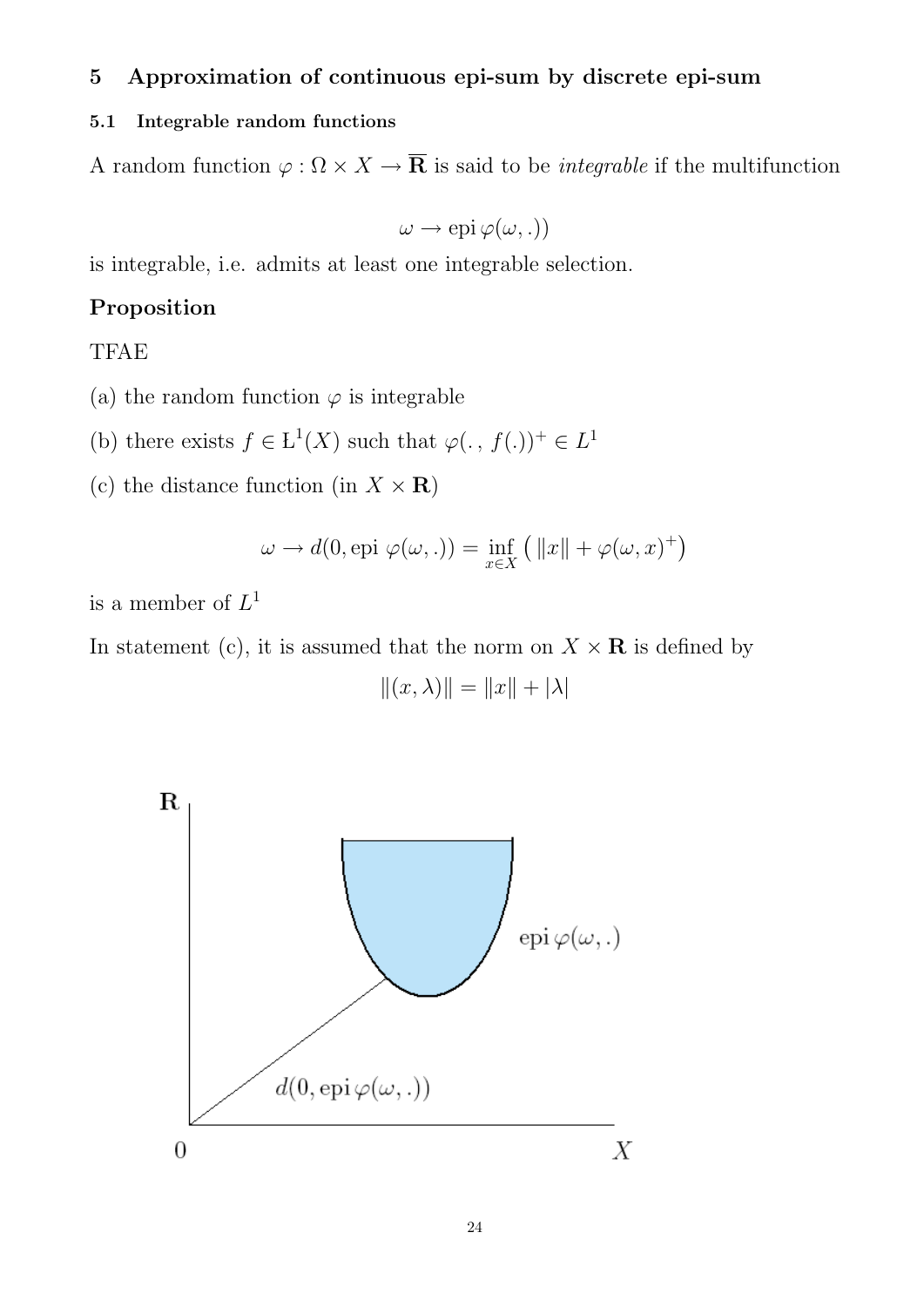#### Consider

- an integrable random lsc function  $\varphi:\Omega\times X\rightarrow \overline{\mathbf{R}}$
- the multifunction  $F$  defined by

$$
F(\omega) = \text{epi }\varphi(\omega, .)
$$

with closed values in  $Y = X \times \mathbf{R}$ 

- a sequence  $(\varphi_n)_{n\geq 1}$  of random lsc functions that are independent and have the same distribution as  $\varphi$ 

Equivalently, the multifunctions  $F_n$  defined by

$$
F_n(\omega) = \text{epi }\varphi_n(\omega,.) \qquad \omega \in \Omega \qquad n \ge 1
$$

are independent and have the same distribution as F

By Theorem 3 (set-valued strong law of large number)

(5.1) cl co 
$$
\int_{\Omega} F dP = PK - \lim_{n \to +\infty} \frac{1}{n} \sum_{i=1}^{n} F_i(\omega)
$$
 with probability 1

The values of F and  $F_n$  are contained in  $X \times \mathbf{R}$ .

Translation in terms of random functions

The right-hand side of (5.1) satisfies

$$
\mathrm{cl}\;\{\frac{1}{n}\;\sum_{i=1}^n F_n(\omega)\}=\mathrm{epi}\,\mathrm{cl}\;\psi_n(\omega,.)=\mathrm{cl}\;\mathrm{epi}\;\psi_n(\omega,.)
$$

where

$$
\psi_n(\omega,.) = (\varphi_1(\omega,.)+\cdots+\varphi_n(\omega,.)).(\frac{1}{n}) = {\text{epi}\sum}_{i=1}^n \varphi_i(\omega,.)}.(\frac{1}{n})
$$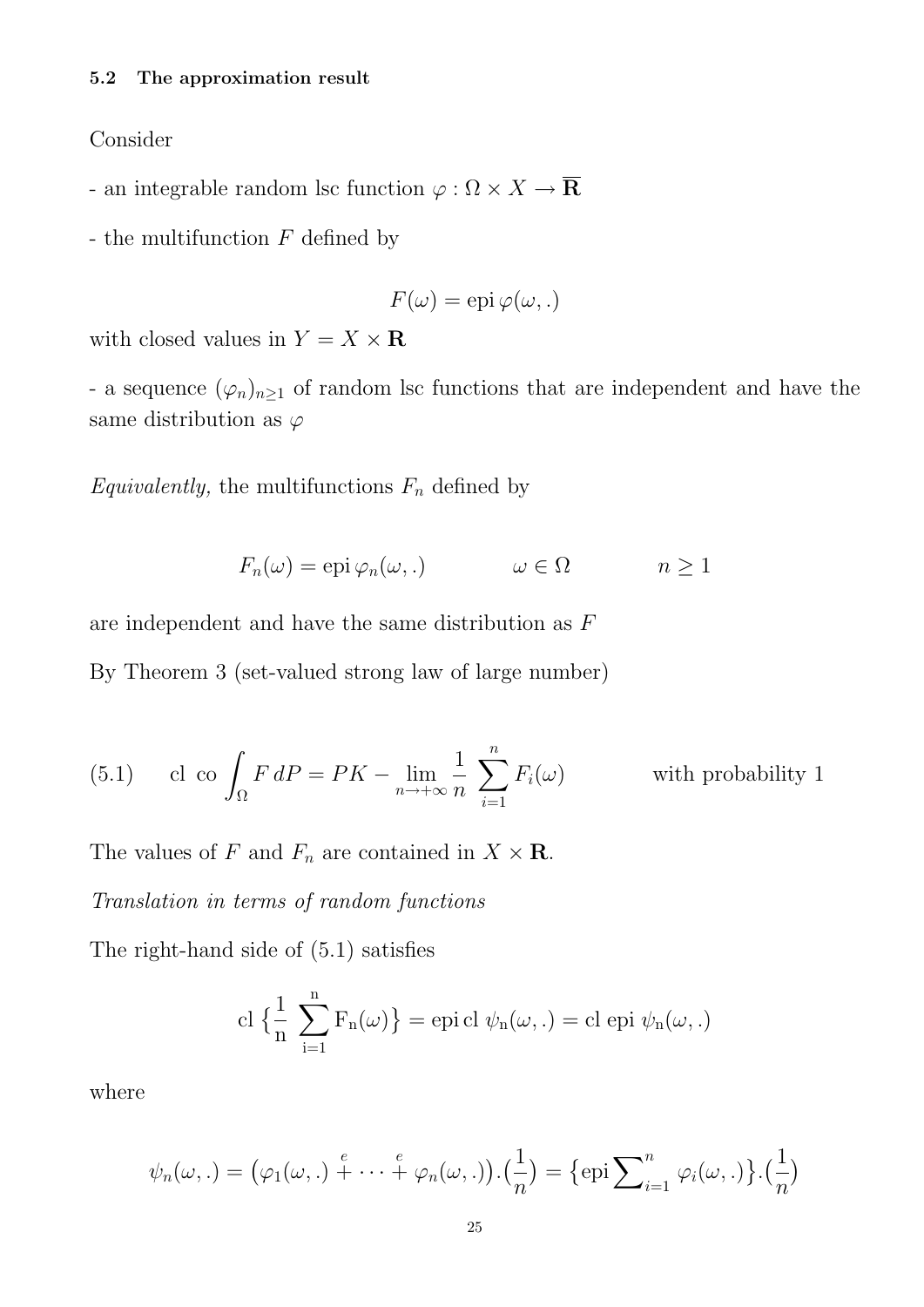or for all  $x \in X$ 

$$
\psi_n(\omega, x) = \inf \left\{ \frac{1}{n} \sum_{i=1}^n \varphi_i(\omega, x_i) : (x_1, \dots, x_n) \in X^n, \frac{1}{n} \sum_{i=1}^n x_i = x \right\}
$$

 $\psi_n$  is a random discrete averaged epi-sum (inf-convolution).

The left-hand side of (5.1) satisfies

cl co
$$
\int_{\Omega} F dP = \text{cl co epi } \psi = \text{epi } (\text{cl co } \psi)
$$

where

$$
\psi(x) = \inf \left\{ \int_{\Omega} \varphi(\omega, f(\omega)) \, dP : f \in L^1(X), \int_{\Omega} f(\omega) \, dP = x \right\}
$$

 $\psi$  is the *continuous averaged epi-sum (inf-convolution) of*  $\varphi$ 

In conclusion, the continuous epi-sum can express as the almost sure limit of stochastic discrete epi-sum:

# Theorem 4

If  $\varphi : \Omega \times X \to \overline{\mathbf{R}}$  is an integrable random lsc function and  $(\varphi_n)_{n \geq 1}$  is a sequence independent identically distributed random lsc functions (with the same distribution as  $\varphi$ , then

(5.2) cl co 
$$
\psi = \text{epi} - \lim_{n \to +\infty} \psi_n(\omega,.)
$$
 with probability 1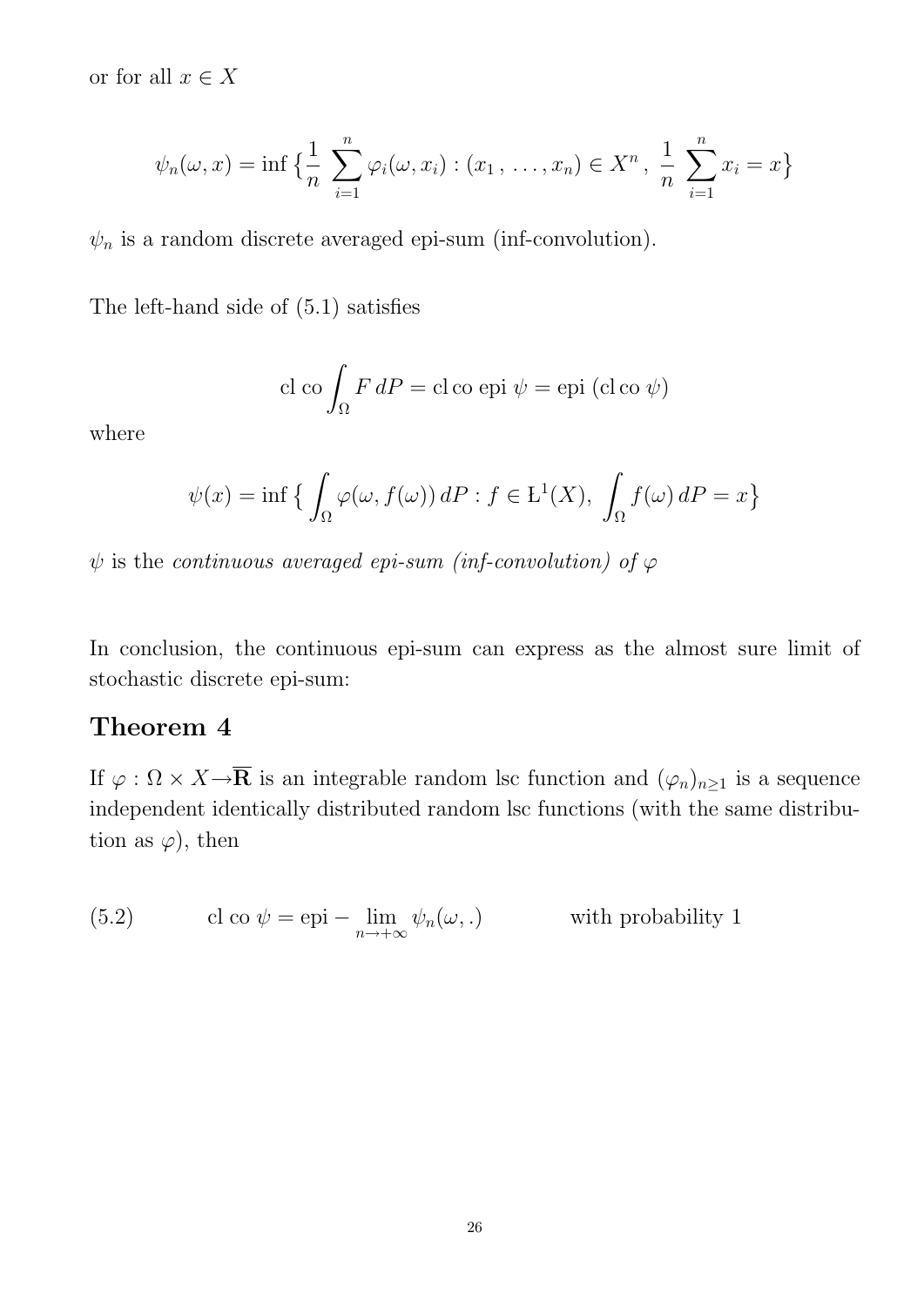# **Consequence**

Under suitable compactness asssumptions, (approximate) minimizers for problem

$$
\min\{\psi_n(\omega, x) : x \in X\}
$$

will provide approximation of minimizers for the problem

$$
\min\{\mathrm{cl\ co\ } \psi(x) : x \in X\}
$$

or even (relaxation) for the problem

$$
\min\{\psi(x) : x \in X\}
$$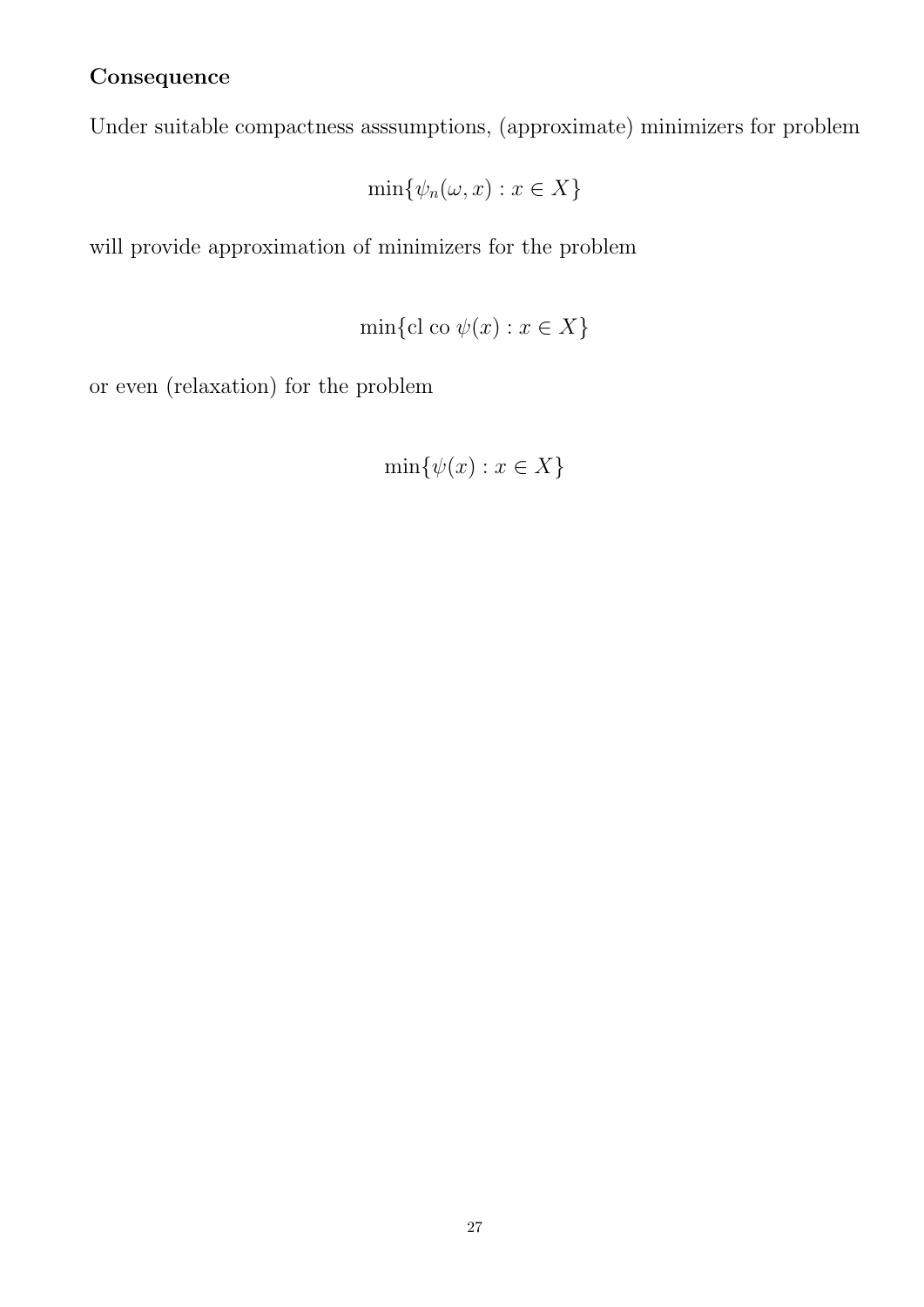# 6 Approximation of the expectation functional by finite sums

#### Consider

- a random convex lsc  $\varphi : \Omega \times X \to \overline{\mathbf{R}}$  satisfying a suitable minorization condition e. g. nonnegative (see below)

- a sequence  $(\varphi_n)_{n\geq 1}$  of random lsc functions that are independent and have the same distribution as  $\varphi$ 

- the multifunctions (with closed convex values in  $X^* \times \mathbf{R}$ ) defined by

$$
G(\omega) = \text{epi }\varphi^*(\omega,.)
$$
 and  $G_n(\omega) = \text{epi }\varphi_n^*(\omega,.)$   $n \ge 1$ 

where the random convex lsc function  $\varphi^*$  is defined by

$$
\varphi^*(\omega, z) = \sup \{ \langle x, z \rangle - \varphi(\omega, x) : x \in X \} \qquad \omega \in \Omega \qquad z \in X^*
$$

- the expectation (mean) functional of  $\varphi$  which is denoted by  $E(\varphi)$  and defined by

$$
E(\varphi)(x) = \int_{\Omega} \varphi(\omega, x) dP \qquad x \in X
$$

It is assumed that  $\varphi$  satisfies the following hypothesis:

(H) There exists  $g_0 \in L^1(X)$  and  $\alpha_0 \in L^1$  such that with probability 1

$$
\varphi(\omega, x) \ge \langle x, g_0(\omega) \rangle - \alpha_0(\omega) \qquad \forall x \in X
$$

Translated in terms of multifunction, hypothesis (H) means that  $(g_0, \alpha_0)$  is an integrable selection of the random set G

$$
G(\omega) = \text{epi }\varphi^*(\omega, .)
$$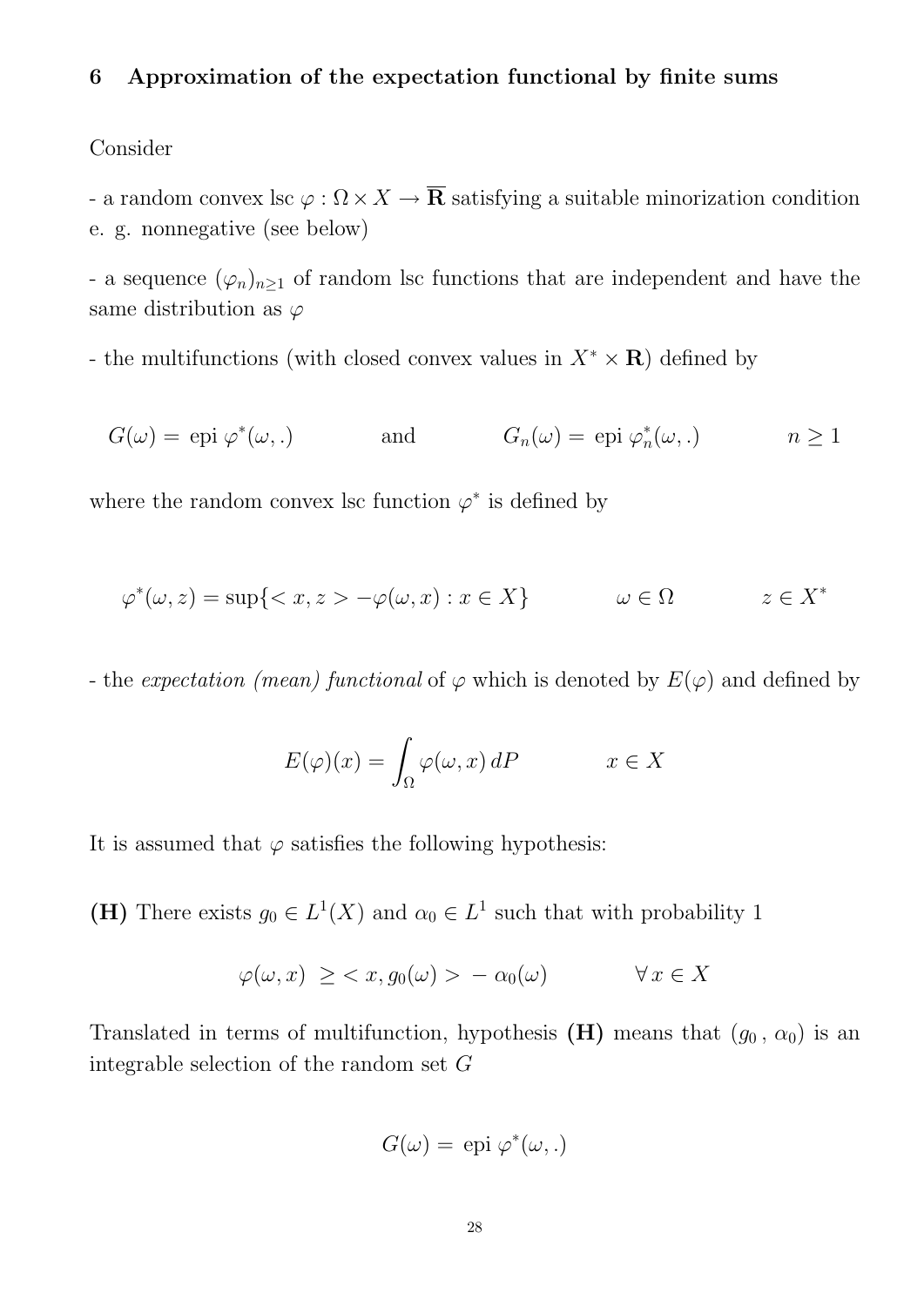It is thus possible to apply Theorem 3 (SLLN) to the sequence  $(G_n)$ , as in the proof of Theorem 4

(6.1) 
$$
\operatorname{cl} \int_{\Omega} G dP = PK - \lim_{n \to +\infty} \frac{1}{n} \sum_{i=1}^{n} G_i(\omega) \qquad \text{with probability 1}
$$

The right-hand side of (6.1) corresponds to the random discrete averaged epi-sum

$$
\theta_n(\omega,.) = \{\text{epi}\sum_{i=1}^n \varphi_i^*(\omega,.)\} . (\frac{1}{n}) \qquad \omega \in \Omega
$$

namely

$$
\theta_n(\omega, z) = \inf \left\{ \frac{1}{n} \sum_{i=1}^n \varphi_i^*(\omega, z_i) : (z_1, \dots, z_n) \in X^n, \frac{1}{n} \sum_{i=1}^n z_i = z \right\} \qquad z \in X^*
$$

The left-hand side of (6.1) corresponds to the continuous averaged epi-sum

$$
\theta(z) = \inf \left\{ \int_{\Omega} \varphi^*(\omega, g(\omega)) \, dP : g \in L^1(X^*), \int_{\Omega} g(\omega) \, dP = z \right\} \qquad z \in X^*
$$

By Theorem 4, we have

(6.2) 
$$
\theta = \text{epi-}\lim_{n \to +\infty} \theta_n(\omega,.) \quad \text{with probability 1}
$$

Applying the Young-Fenchel transform in both sides of (6.2) yields

$$
\theta^* = \text{epi} - \lim_{n \to +\infty} \theta_n^*(\omega,.) \quad \text{with probability 1}
$$

By conjugacy, the discrete epi-sum is transformed into an ordinary sum and the continuous epi-sum is transformed into an integral. Consequently

$$
E(\varphi^{**})(.) = \text{epi} - \lim_{n \to +\infty} \frac{1}{n} \sum_{i=1}^{n} \varphi_i^{**}(\omega, .)
$$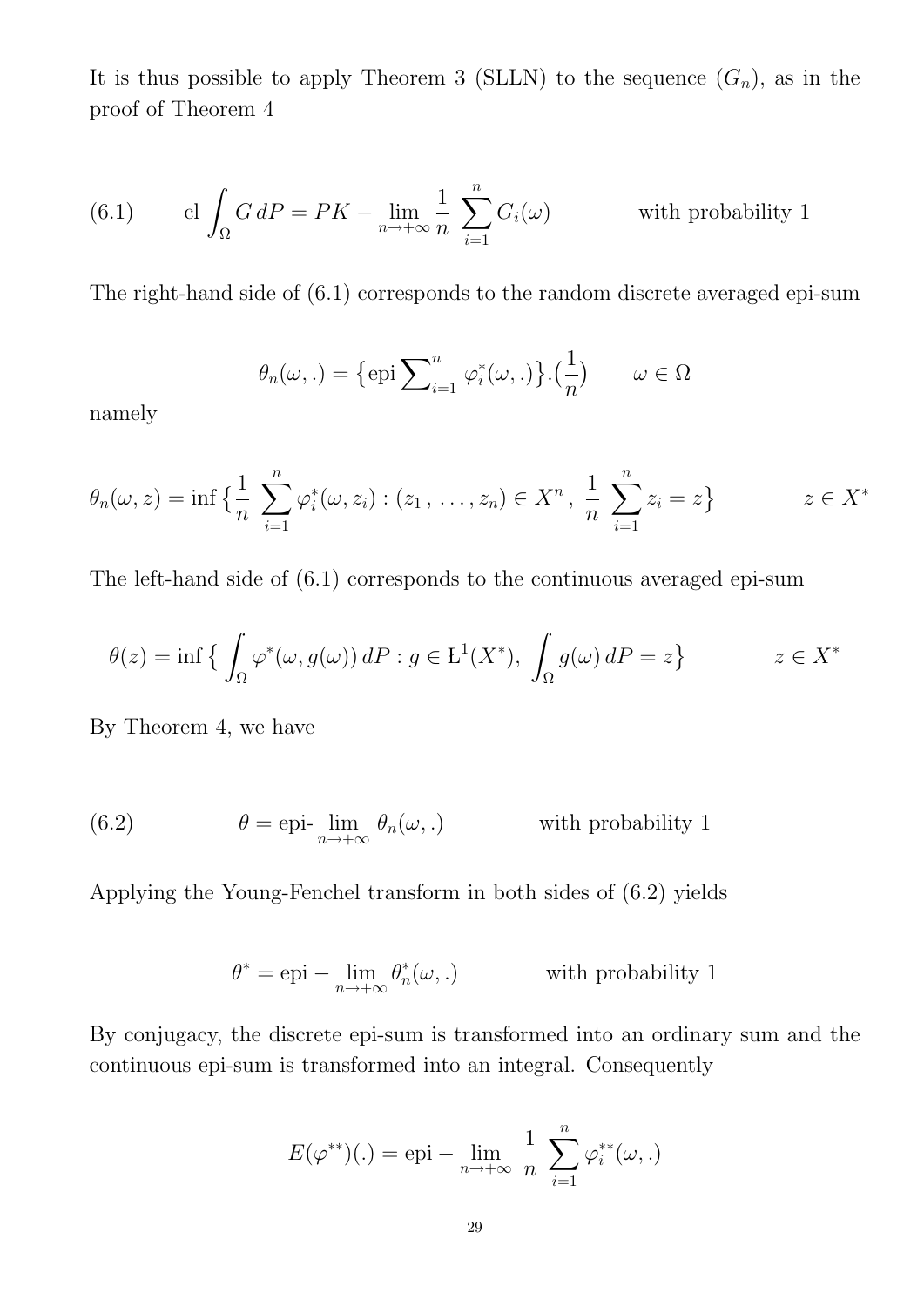Since  $\varphi$  is a random convex lsc function, we have proved

# Theorem 5

Under the above hypotheses, especially Hypothesis  $(H)$ , one has

(6.3) 
$$
E(\varphi)(.) = \text{epi} - \lim_{n \to +\infty} \frac{1}{n} \sum_{i=1}^{n} \varphi_i(\omega, .)
$$

# Remarks

(i) Alternate proof of equality (6.3).

This equality has been proved directly, without using the Young-Fenchel transform.

The main argument of the proof is based on the approximation of a random lsc function by a non decreasing sequence of random Lipschitz functions.

It remains valid for lsc non convex functions.

(ii) Consequence: under suitable compactness asssumptions, (approximate) minimizers for problem

$$
\min\{\frac{1}{n}\sum_{i=1}^n\varphi_i(\omega,x):x\in X\}
$$

will provide approximations of minimizers for the problem

$$
\min\{E(\varphi)(x) : x \in X\}
$$

# Applications

- Stochastic optimization and control (see [23])
- Stochastic homogeneization for heterogeneous materials (see [20])
- Statistics: almost sure convergence of estimators (see e.g. [14]).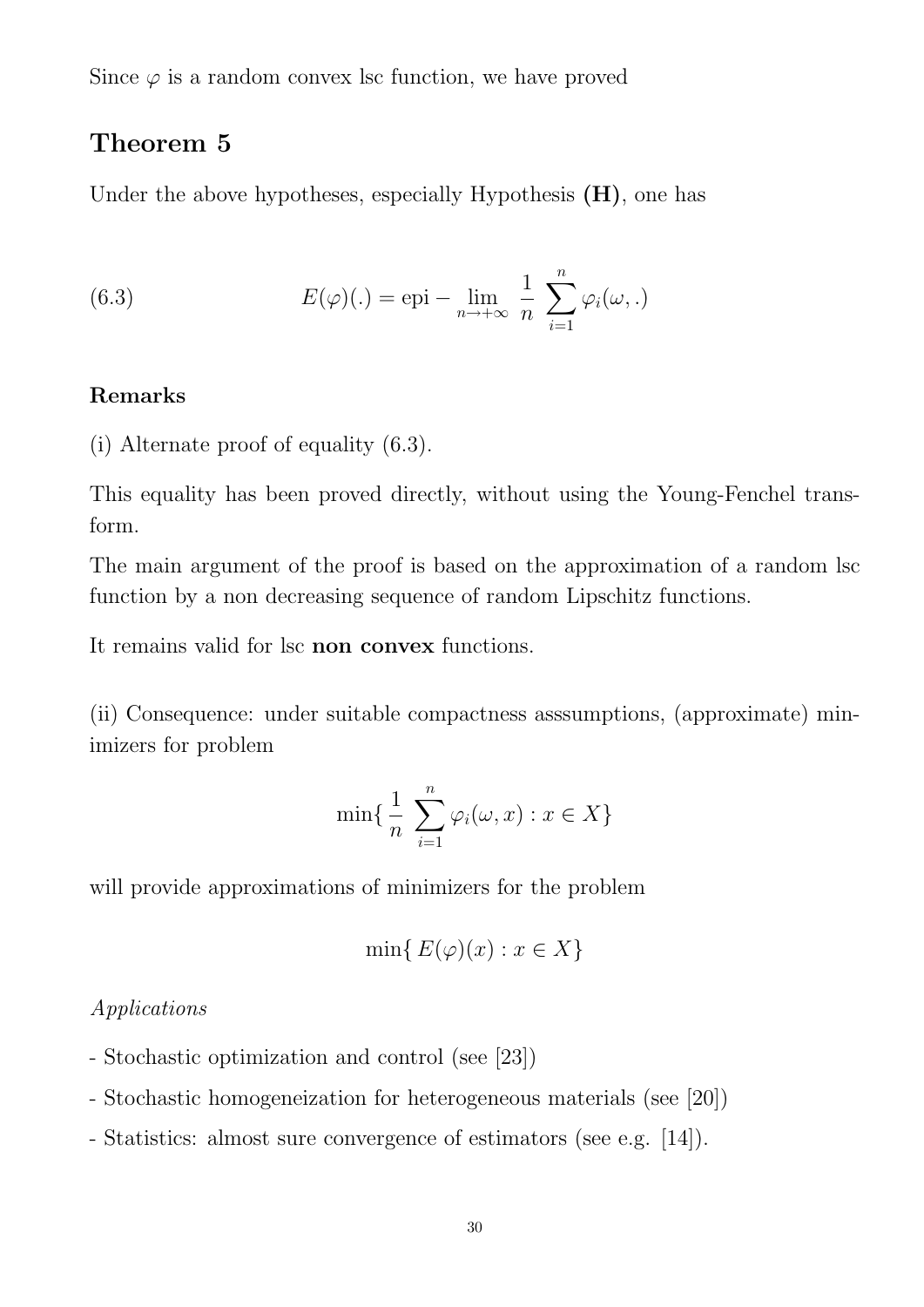# 7 Set-valued conditional expectation

As we have seen, the Aumann integral is the set-valued extension of the usual real or vector valued integral or expectation. We have shown that the strong law of large numbers is valid for this integral.

Now, this suggests to look for the extension of the set-valued conditional expectation. This will allow for the formulation of other probabilistic limit theorems such as martingale convergence and ergodic theorems.

Given a sub– $\sigma$ –field  $\beta$  of  $\mathcal{A}$ , and an  $\mathcal{A}$ –measurable integrable random set F with values in  $\mathcal{C}(X)$ , Hiaï and Umegaki [19] showed the existence of a  $\mathcal{B}-$ measurable integrable random set G such that

$$
S^1(G, \mathcal{B}) = \text{cl}\{E(f/B) : f \in S^1(F, \mathcal{A})\}
$$

where the closure is taken in  $L^1(X)$ .

G is the (set-valued) conditional expectation of F relative to  $\beta$  and is denoted by  $E(F|\mathcal{B})$ . As in the single-valued case, it is defined up to a P−null set.

Special case: if  $\mathcal{B} = {\Omega, \emptyset}$ , then  $E(F|\mathcal{B}) = E(F) = cl \int_{\Omega} F.dF$ 

Some basic properties

**Proposition 7.1** If F and G are two integrable random sets with values in  $\mathcal{C}(X)$ , and  $\beta$  a sub- $\sigma$ -field of A, then the following properties hold :

(a) 
$$
E(F+G/\mathcal{B}) = \text{cl}\{E(F/\mathcal{B}) + E(G/\mathcal{B})\}
$$
 a. s.

(b) if r is a real  $\beta$ -measurable function such that r F is integrable, then

$$
E(r F/\mathcal{B}) = rE(F/\mathcal{B}) \qquad a. s.
$$

(c)  $E(\operatorname{cl} \operatorname{co} F/\mathcal{B}) = \operatorname{cl} \operatorname{co} E(F/\mathcal{B})$  a. s.

(d) if  $h : \Omega \to X^*$  is a bounded  $\mathcal{B}-measurable$  function then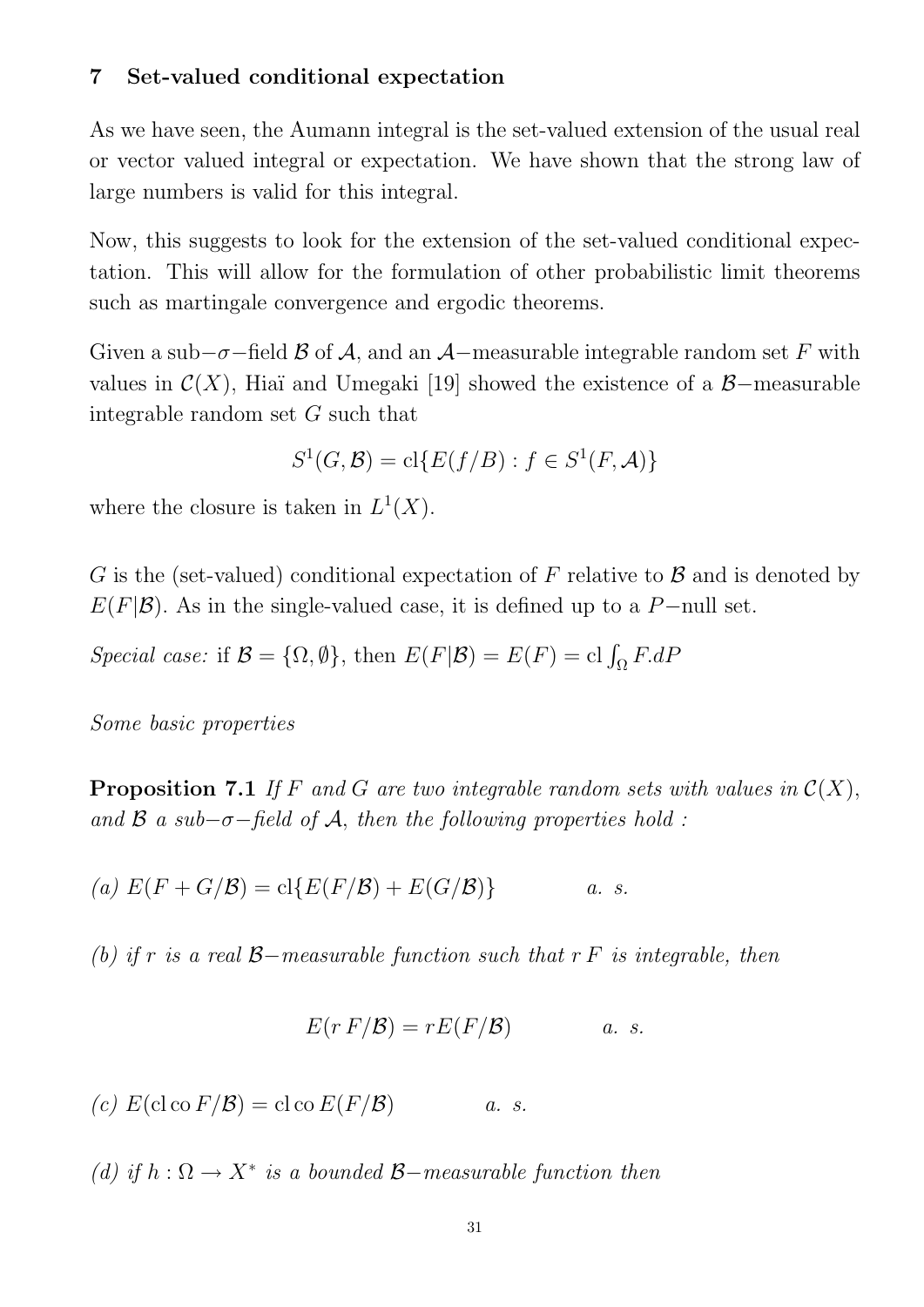$$
s(h, E(F/B)) = E(s(h, F)/B) \qquad a. s.
$$

(e) Let F be B-measurable, with values in  $\mathcal{C}_c(X)$ , and r an A-measurable nonnegative function such that  $r F$  is integrable, then

$$
E(r F/\mathcal{B}) = E(r/\mathcal{B})F \qquad a. s.
$$

In particular,

$$
E(F/{\cal B})=F
$$

### Remarks

(i) Property (e) is no longer true if the values of  $F$  are not convex.

Counter-example

Assume that  $(\Omega, \mathcal{A}, P)$  is nonatomic,  $F(\omega) = \{0, 1\} \subseteq \mathbf{R}$  and  $\mathcal{B} = \{\Omega, \emptyset\}.$ 

By the Lyapunov Convexity Theorem:  $E(F/\mathcal{B}) = \int_{\Omega} F \cdot dP = [0, 1] \neq F$ 

(ii) In Property (e), the assumption of  $r$  being nonnegative cannot be removed  $(see [19]).$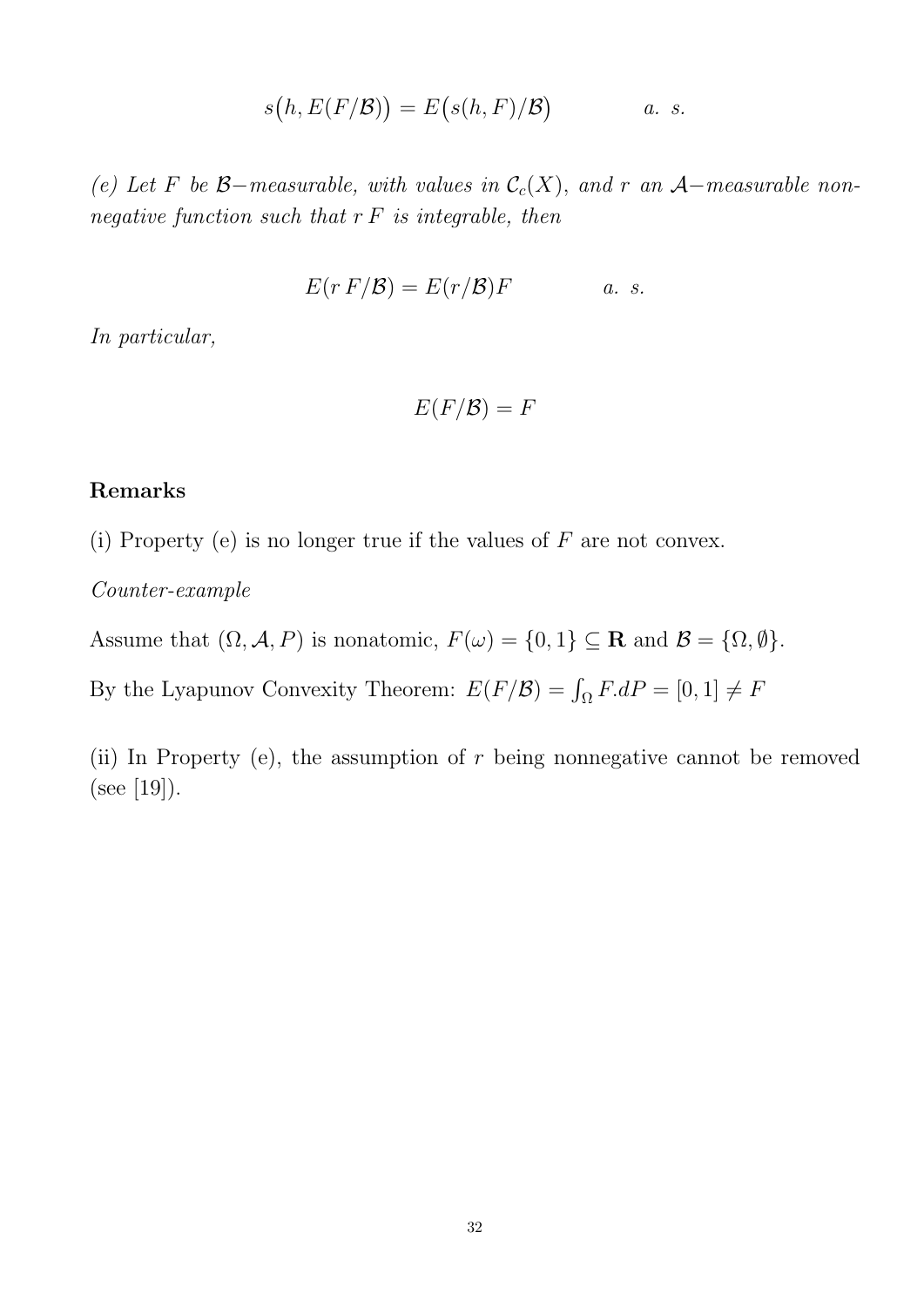### 8 Set-valued martingales

Let  $(\mathcal{B}_n)_{n\geq 1}$  be a non decreasing sequence of sub- $\sigma$ -fields of A

A sequence  $(F_n)_{n\geq 1}$  of measurable multifunctions with values in  $\mathcal{C}_c(X)$  is said to be adapted to  $(\mathcal{B}_n)$  if, for any  $n \geq 1$ ,  $F_n$  is  $\mathcal{B}_n$ -measurable, i.e.  $F_n^{-1}$  $n_n^{-1}(U^-) \in \mathcal{B}_n$  for every open set U of X.

Such an adapted sequence is said to be a set-valued martingale if the following two conditions hold :

> (a) for all  $n \geq 1$ ,  $S^1(F_n, \mathcal{B}_n)$  is non empty (b) for all  $n \geq 1$ ,  $F_n = E(F_{n+1}/\mathcal{B}_n)$

Set-valued submartingales and supermartingales

- If condition (b) is replaced with

$$
F_n\subseteq E(F_{n+1}/\mathcal{B}_n)
$$

 $(F_n)$  is said to be a *set-valued submartingale* 

- If condition (b) is replaced with

$$
F_n \supseteq E(F_{n+1}|\mathcal{B}_n))
$$

 $(F_n)$  is said to be a *set-valued supermartingale* 

# Remark

If a set-valued sub- (or super-) martingale is single-valued in  $X$ , then it is a martingale (in the classical sense).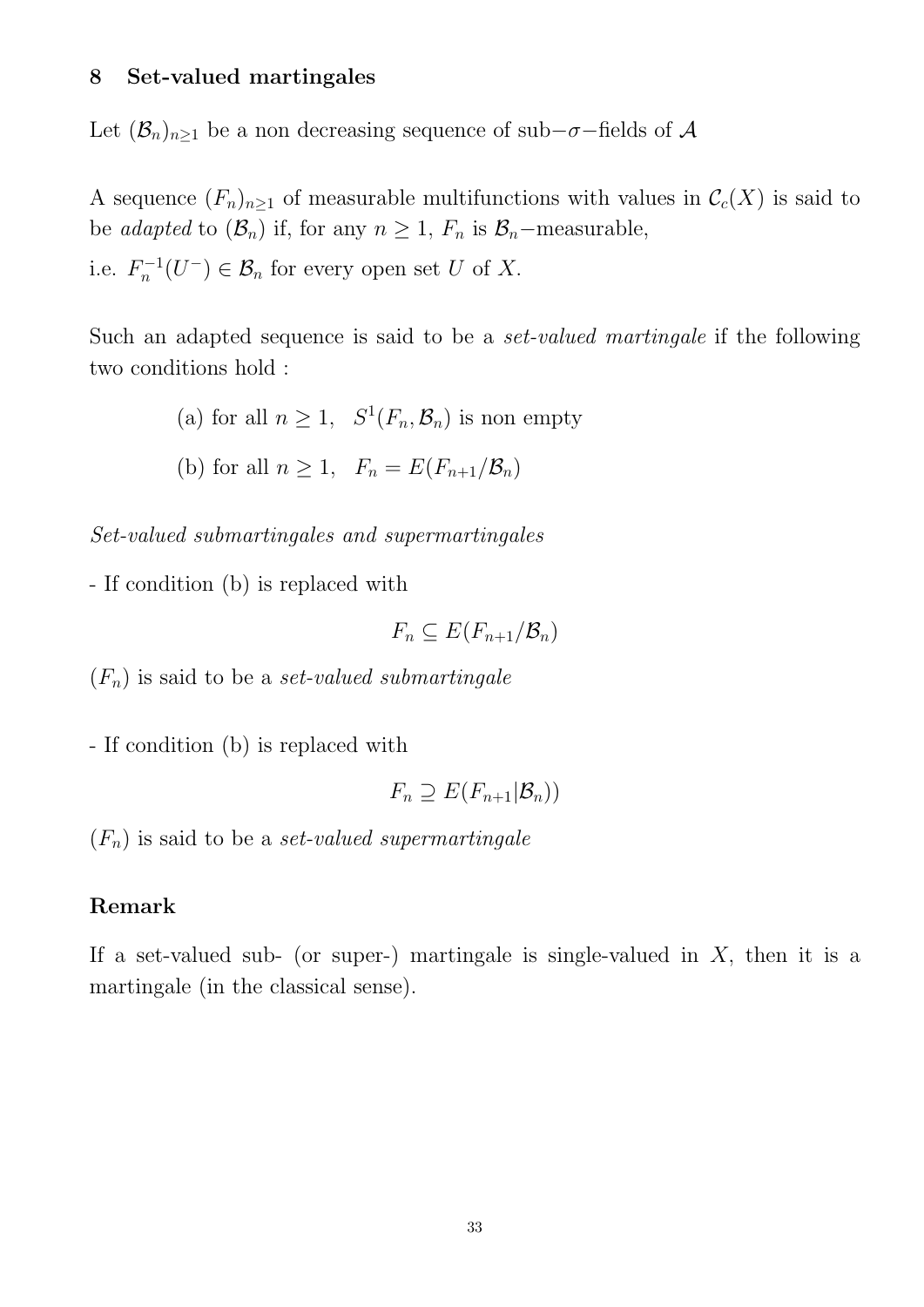# Theorem 6

Let  $(F_n)_{n\geq 1}$  be a multivalued supermartingale, with values in  $\mathcal{C}_c(X)$ , satisfying

$$
\sup_{n\geq 1} E d(0, F_n) < +\infty
$$

Then, one can find an integrable measurable multifunction F, with values in  $\mathcal{C}_c(X)$ , such that

$$
F(\omega) = PK - \lim_{n \ge 1} F_n(\omega) \quad \text{a. s.}
$$

# Remarks

- Condition (8.1) is the analog of Doob's condition that appears in the usual a.s. convergence theorems for real-valued martingales.

- Adaptations of the previous result to martingales of random lsc functions exist. It can be also useful in stochastic optimization.

Let us mention the following definition. A sequence  $(\varphi_n)_{n\geq 1}$  of random convex lsc functions is said to be a *martingale* or an *epi-martingale* if the sequence  $(\text{epi }\varphi_n)_{n\geq 1}$ is a set-valued martingale (see e.g. [12]).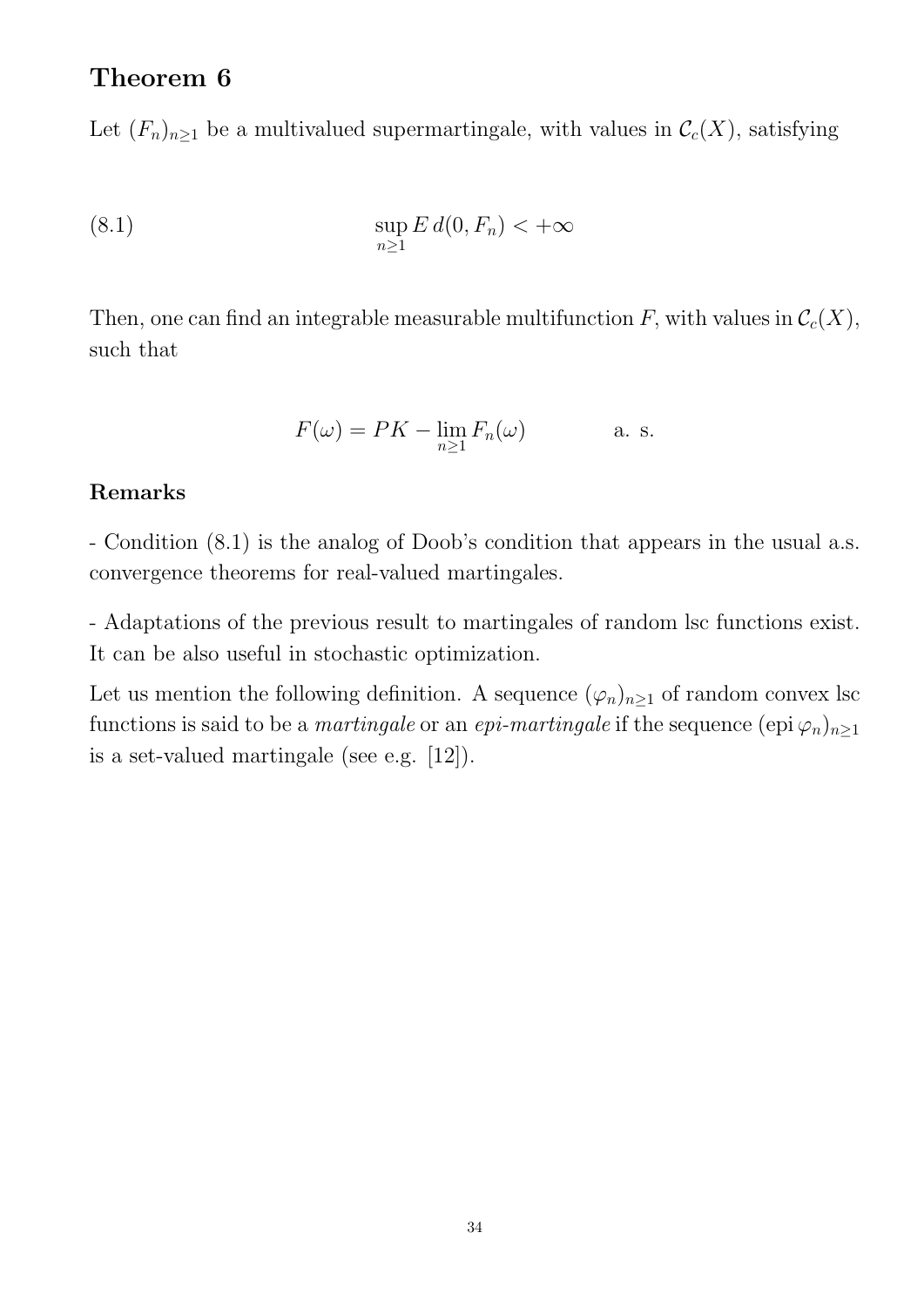#### 9 Ergodic theorems for random sets

Consider a probability space  $(\Omega, \mathcal{A}, P)$ . An  $\mathcal{A}-$ measurable map  $T : \Omega \to \Omega$  is said to be measure-preserving if

$$
P(T^{-1}(A)) = P(A) \qquad \forall A \in \mathcal{A}
$$

A set  $A \in \mathcal{A}$  is invariant (with respect to T) if  $T^{-1}(A) = A$ 

The class of invariant sets is a sub- $\sigma$ -field of A, denoted by  $\mathcal{I}$ .

T is called *ergodic* if for every  $A \in \mathcal{I}$ ,

$$
P(A) = 0 \text{ or } P(A) = 1
$$

Thus, one has  $\mathcal{I} = \{\Omega, \emptyset\}$  (up to P-null sets).

The following result is a multivalued analog of Birkhoff's ergodic theorem for random sets with values in  $C_c(X)$ .

# Theorem 7

If T is a measure-preserving transformation on  $(\Omega, \mathcal{A}, P)$  and

$$
F:\Omega\to \mathcal{C}_c(X)
$$

an integrable random set, the one has

$$
E(F/\mathcal{I})(\omega) = PK - \lim_{n \to +\infty} \frac{1}{n} \sum_{i=1}^{n} F(T^i \omega)
$$
 with probability 1

In particular, if  $T$  is ergodic

$$
\operatorname{cl} \int_{\Omega} F dP = PK - \lim_{n \to +\infty} \frac{1}{n} \sum_{i=1}^{n} F(T^i \omega) \qquad \text{with probability 1}
$$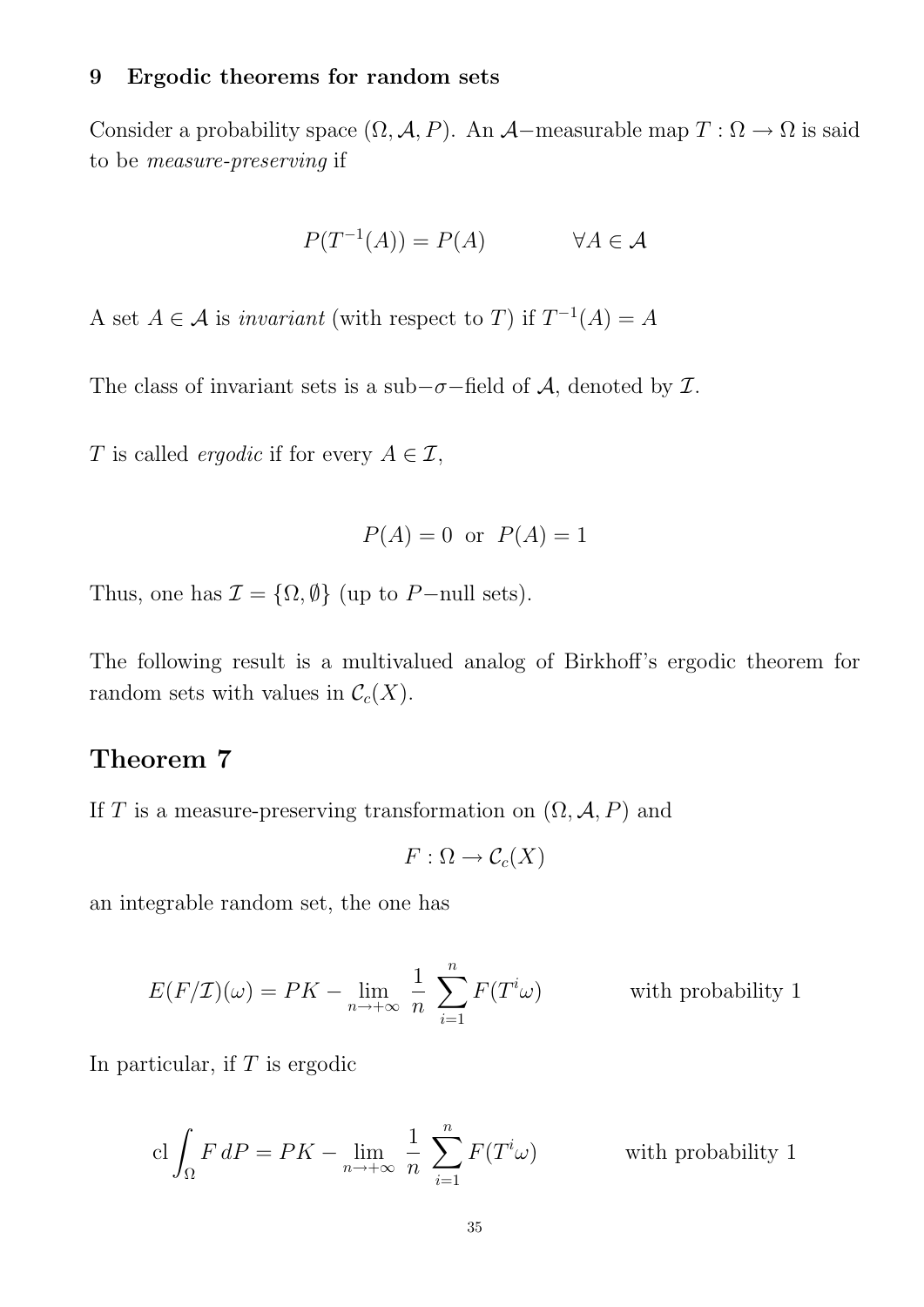Now, we present a version of Birkhoff's Ergodic Theorem for random lsc function in the ergodic case

# Theorem 8

Let  $\beta \in L^1$  and assume that T is ergodic. If  $\varphi$  is a random lsc function such that

(9.1) 
$$
\varphi(\omega, x) \ge \beta(\omega) \qquad x \in X \qquad \omega \in \Omega
$$

then, with probability 1

$$
E(\varphi)(.) = \text{epi} - \lim_{n \to +\infty} \frac{1}{n} \sum_{i=1}^{n} \varphi(T^{i}\omega, .)
$$

# Remarks

- Due to the local character of epi-convergence, condition (9.1) can be weakened. Indeed, it can be localized on a suitable neighborhood of each point of X.

- Extension to the non ergodic case requires the appropriate definition of the conditional expectation for random variables depending on a parameter (see e.g.  $[6]$ .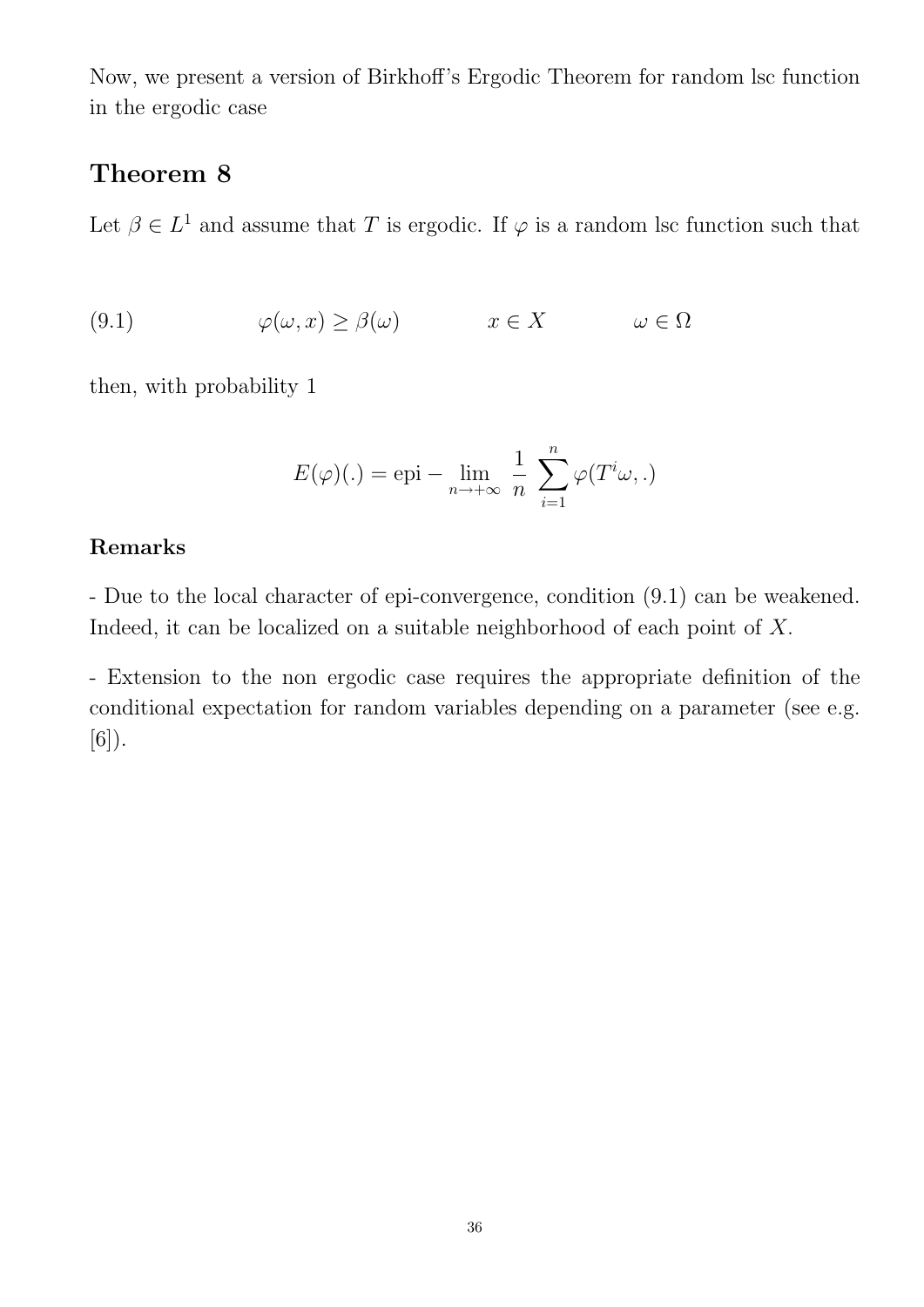#### 10 Other topics and concluding remarks

(i) There are several characterizations of equi-distribution and independence of random sets and random functions. For example:

**Proposition 10.1** If F and G are two random sets with values in  $C(X)$ , the following statements are equivalent:

(a) F and G have the same distribution on  $(C(X), \mathcal{E})$ 

(b) For each open subset U of X

$$
P(F^{-1}(U^-)) = P(G^{-1}(U^-))
$$

where

$$
U^- = \{ C \in \mathcal{C}(X) : C \cap U \neq \emptyset \}
$$

(c) For any finite subset  $Y = \{x_1, \ldots, x_k\}$  of X, the  $\mathbb{R}^k$ -valued random variables  $(d(x_1, F) \ldots, d(x_k, F))$ and  $(d(x_1, G) \ldots, d(x_k, G))$ 

have the same distribution.

Characterizations in terms of measurable selections also exist (see e.g. [15]).

(ii) When X is an infinite dimensional Banach space (e.g. a function space), it is necessary to make more precise the definition of the Painlevé-Kuratowski convergence in order to obtain useful results.

A major example of infinite dimensional extension of PK-convergence is the Mosco convergence (see [22], [9])

Denote by  $s$  the strong (norm) topology of  $X$  and by  $w$  the weak-topology. Further, denote by  $PK(s)$  (resp.  $PK(w)$ ) the Painlevé-Kuratowski convergence with respect to topology s (resp.  $w$ ).

A sequence  $(C_n)$  of subsets of X is said to Mosco-converge to C if

$$
C = PK(s) - \lim_{n \to +\infty} C_n \qquad \text{and} \qquad C = PK(w) - \lim_{n \to +\infty} C_n
$$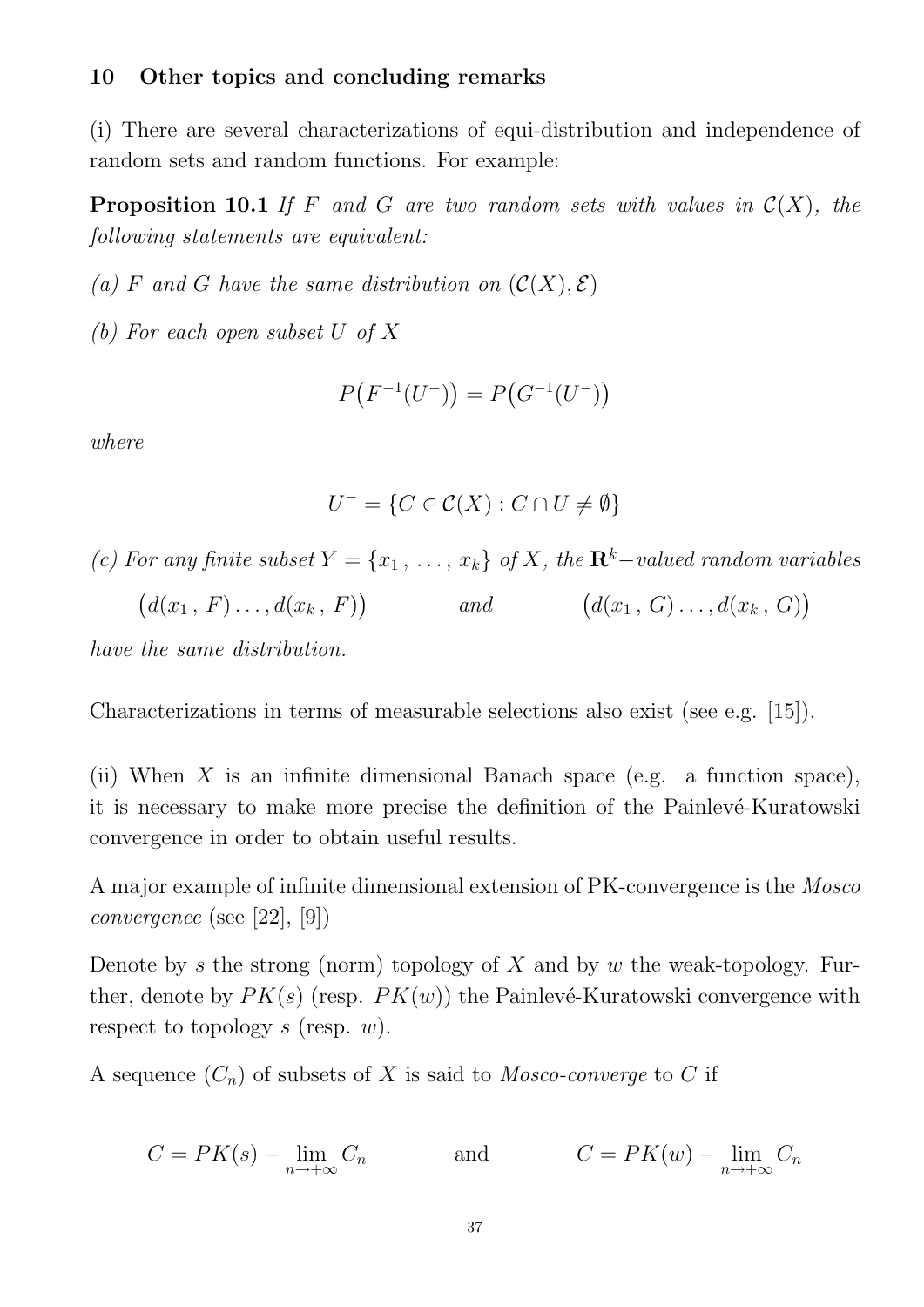Even if  $X$  is finite dimensional, the consideration of an infinite dimensional setting may be necessary, e.g. for functional integrals.

Given a random lsc function  $\varphi : \Omega \times X \rightarrow \overline{\mathbf{R}}$ , the *functional integral* associated with  $\varphi$  is denoted  $I_{\varphi}$  and defined by

$$
I_{\varphi}(f) = \int_{\Omega} \varphi(\omega, f(\omega)) \, dP
$$

where  $f: \Omega \to X$  belongs to some function space Y, so that the above integral makes sense.

Example:  $Y = L^p(X)$   $(p \ge 1)$ 

Here, the weak topology of Y is  $w = \sigma(Y, Y^*)$ , where  $Y^* = L^q(X^*)$  and

$$
1/p + 1/q = 1
$$
  $(q = \infty \text{ if } p = 1).$ 

Consider the random lsc functions  $\varphi_{\infty}$  and  $\varphi_n$  ( $n \geq 1$ ) and the following two statements.

- (a) For all (or P-almost all)  $\omega \in \Omega$ ,  $\varphi_n(\omega) \stackrel{epi}{\rightarrow} \varphi_\infty(\omega)$ , in X
- (b)  $I_{\varphi_n} \stackrel{Mosco}{\rightarrow} I_{\varphi_\infty}$  in Y

There are results asserting that under appropriate conditions, implication  $(a) \Rightarrow (b)$  holds (see e.g. [7]).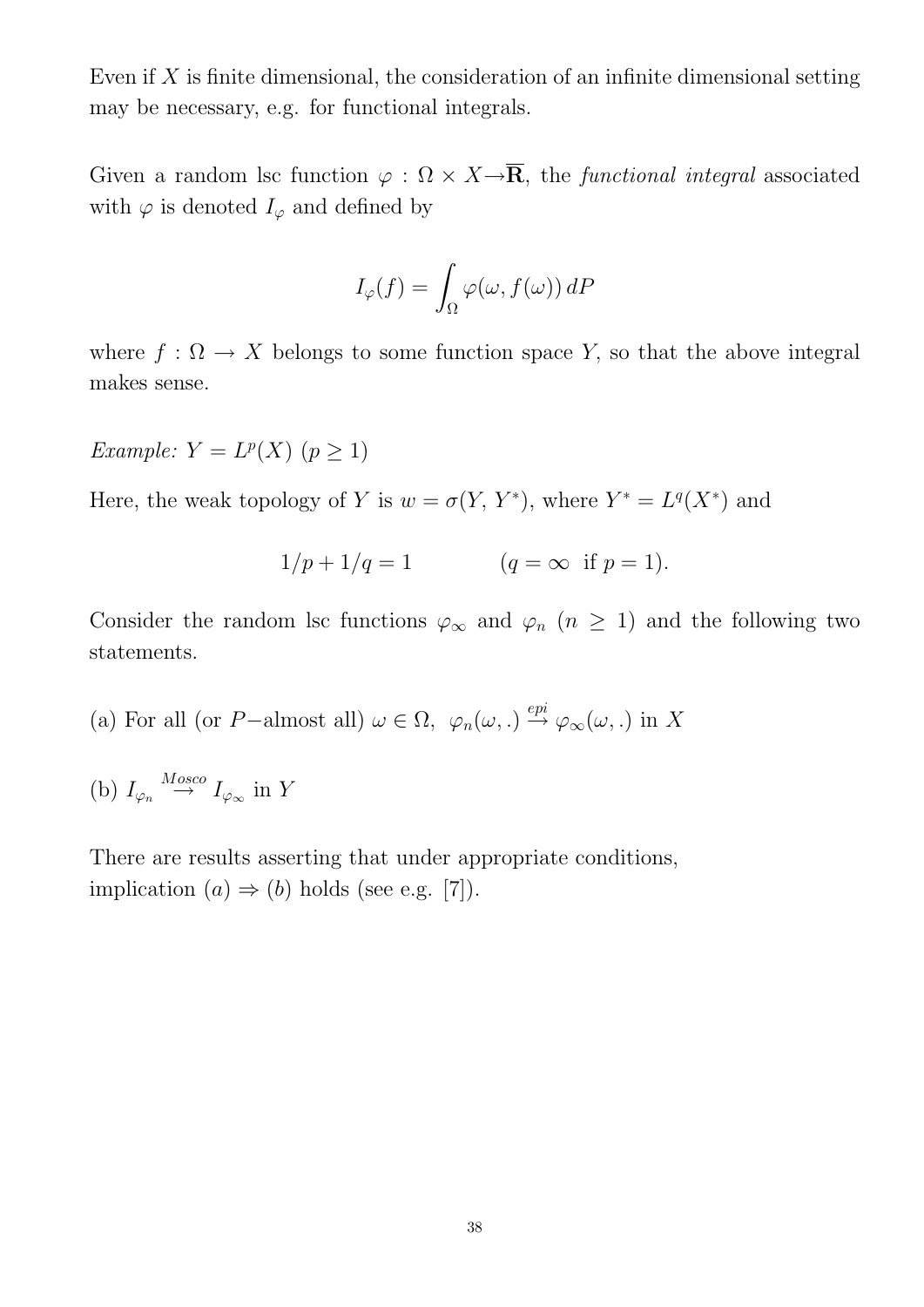(iii) If the constraints appear explicitely in optimization problems  $(\mathcal{P}_n)$  and  $(\mathcal{P}_\infty)$ 

$$
(\mathcal{P}_n) \left\{ \begin{array}{ll}\text{minimize} & f_n(x) \\ & \\ x \in C_n & \\ & \\ (\mathcal{P}_\infty) & \\ & x \in C_\infty \end{array} \right.
$$

it is necessary to study epi-convergence of the sequence

$$
(f_n + \chi_{C_n})
$$
 to  $f_{\infty} + \chi_{C_{\infty}}$ 

In general, it is not true that if  $f_n \stackrel{epi}{\rightarrow} f_\infty$  and  $g_n \stackrel{epi}{\rightarrow} g_\infty$  imply

$$
f_n + g_n \stackrel{epi}{\to} f_\infty + g_\infty
$$

but it is true in some particular situations (see [9]).

For example, assume that  $f_n$   $(n \geq 1)$  and  $f_{\infty}$  are finite everywhere on X. If  $(f_n)$ converges uniformly to  $f_{\infty}$  and  $g_n = \chi_{C_n} \stackrel{epi}{\rightarrow} g = \chi_{C_{\infty}}$ , we have

$$
f_n + g_n \stackrel{epi}{\rightarrow} f_{\infty} + g_{\infty}
$$

(iv) In this presentation, we have only considered sets whose values are unbounded, because our objective was the application to epigraphs. Let us mention that there exist an abundant literature and numerous results concerning random sets whose values are bounded. In that framework, set-convergence is often defined by the Hausdorff distance, which is stronger than the Painlevé-Kuratowski convergence.

(v) Set-valued extensions of Fatou's Lemma have been also proved for sequences of random sets. They consist of specific set-inclusions that are useful in several fields, especially for the study of equilibria in Mathematical Economics (see e.g. [3]).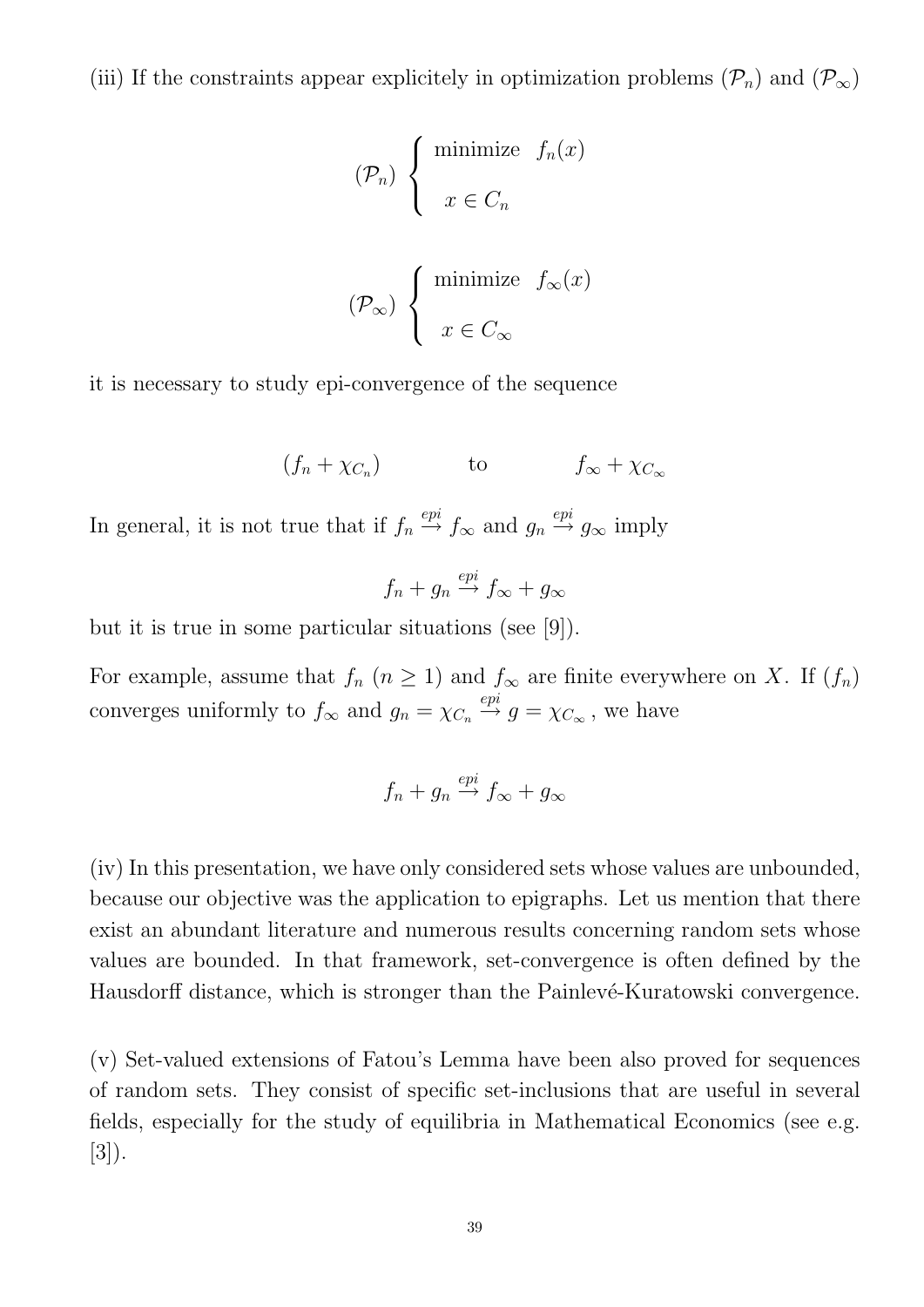#### 11 References

#### References

- [1] H. Attouch, Variational convergence for functions and operators, Pitman Advanced Pub. Program (1984)
- [2] Z. Artstein and S. Hart, Law of Large Numbers for Random Sets and Allocation Processes, Mathematics of Operations Research, Vol. 6, No. 4, pp. 485-492 (1981)
- [3] E. Balder and C. Hess, On the unbounded multivalued version of Fatou's Lemma, Mathematics of Operations Research, Vol. 20, No. 1 (1995)
- [4] C. Castaing, C. Hess and M. Saadoune, Tightness conditions and integrability of the sequential weak upper limit of a sequence of multifunctions, Advances in Mathematical Economics 11, p. 1-34 (2008)
- [5] C. Castaing and M. Valadier, Convex Analysis and Measurable Multifunctions, Lecture Notes in Mathematics, Springer, Berlin, Germany, Vol. 580 (1977)
- [6] C. Choirat, C. Hess and R. Seri, A version of the Birkhoff Ergodic Theorem for a normal integrand: a variational approach, Annals of Probability, Vol. 31, No. 1, p. 63-92 (2003)
- [7] J. Couvreux and C. Hess, Mosco approximation of integrands and integral functionals, Journal of Optimization Theory and Applications, Vol. 90, No. 2, p. 335-356 (1996)
- [8] J. Couvreux and C. Hess, A L´evy type martingale convergence theorem for random sets with unbounded values, Journal of Theoretical Probability, Vol. 12, No. 4, p. 933-969 (1999)
- [9] G. Dal Maso, An Introduction to Γ−convergence, Birkh¨auser (1993)
- [10] C. Hess, Measurability and Integrability of the weak upper limit of a sequence of multifunctions, Journal of Mathematical Analysis and Applications, Vol. 153, No. 1, p. 226-249 (1990)
- [11] C. Hess, Convergence of conditional expectations for unbounded random sets, integrands and integral functionals, Mathematics of Operations Research, vol. 16 No. 3, p. 627-649 (1991)
- [12] C. Hess, On multivalued martingales whose values may be unbounded : martingale selectors and Mosco convergence, Journal of Multivariate Analysis, Vol. 39, No. 1, (1991)
- [13] C. Hess, Multivalued strong laws of large numbers in the slice topology. Application to integrands., Set Valued Analysis, 2, 183-205 (1994)
- [14] C. Hess, Epi-convergence of sequences of normal integrands and strong consistency of the maximum likelihood estimator, Annals of Statistics Vol. 24, No. 3, 1298-1315 (1996)
- [15] C. Hess, From the Distribution of Unbounded Random Sets to the Multivalued Strong Law of Large Numbers in Nonreflexive Banach Spaces, Journal of Convex Analysis, Vol. 6, No. 1, p. 163-182 (1999)
- [16] C. Hess, Conditional expectation and martingales of random sets, Journal of Pattern Recognition, 32, p. 1543-1567 (1999)